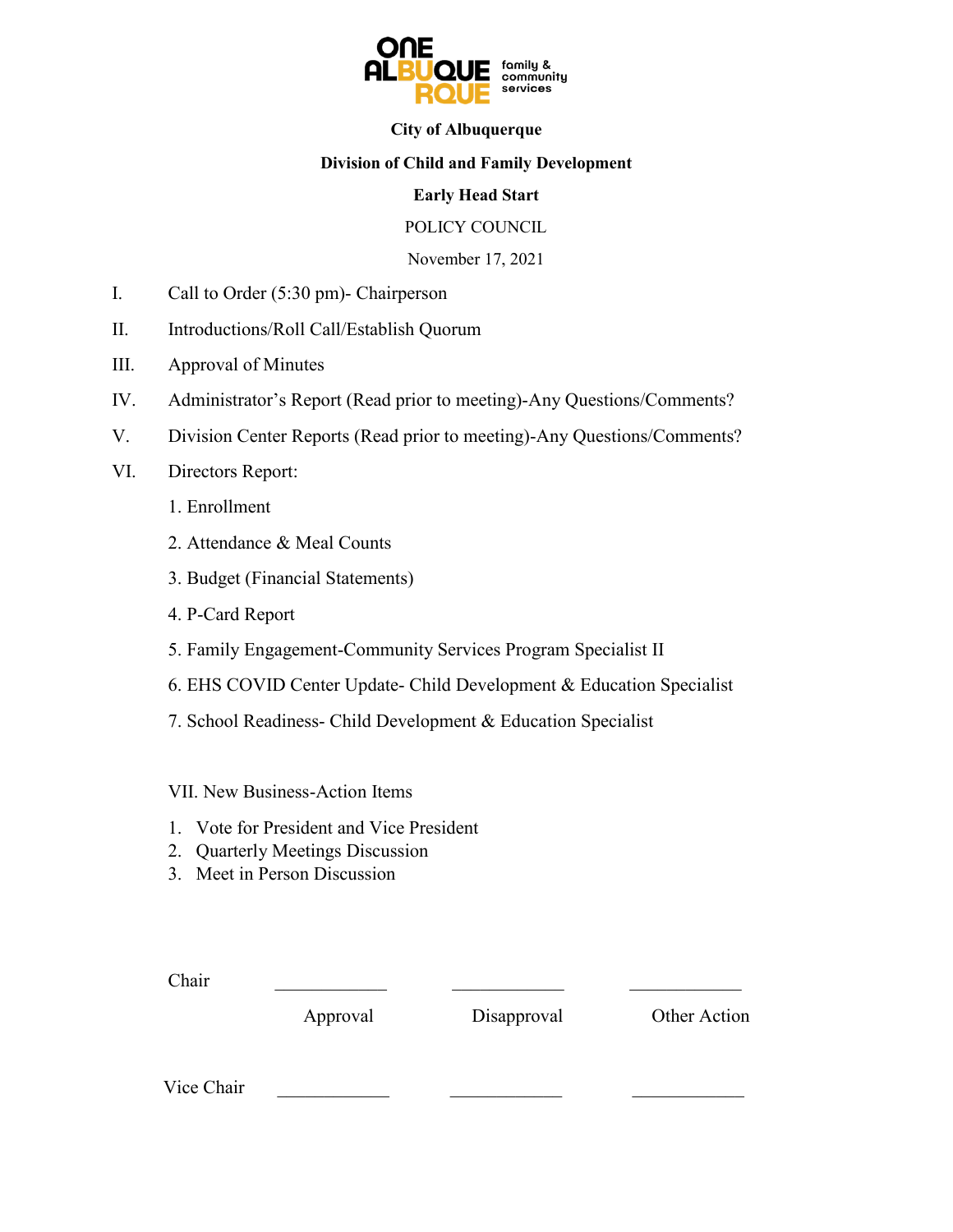

 Approval Disapproval Other Action Secretary \_\_\_\_\_\_\_\_\_\_\_\_ \_\_\_\_\_\_\_\_\_\_\_\_ \_\_\_\_\_\_\_\_\_\_\_\_ Approval Disapproval Other Action VIII. Open Forum IX. Adjournment **Next Meeting Date: December 15th, 2021**  \_\_\_\_\_\_\_\_\_\_\_\_\_\_\_\_\_\_\_\_\_\_\_\_\_\_\_\_\_\_ \_\_\_\_\_\_\_\_\_ EHS Policy Council Chair Date  $\_$ EHS Policy Council Vice Chair Date  $\_$ EHS Policy Council Secretary Date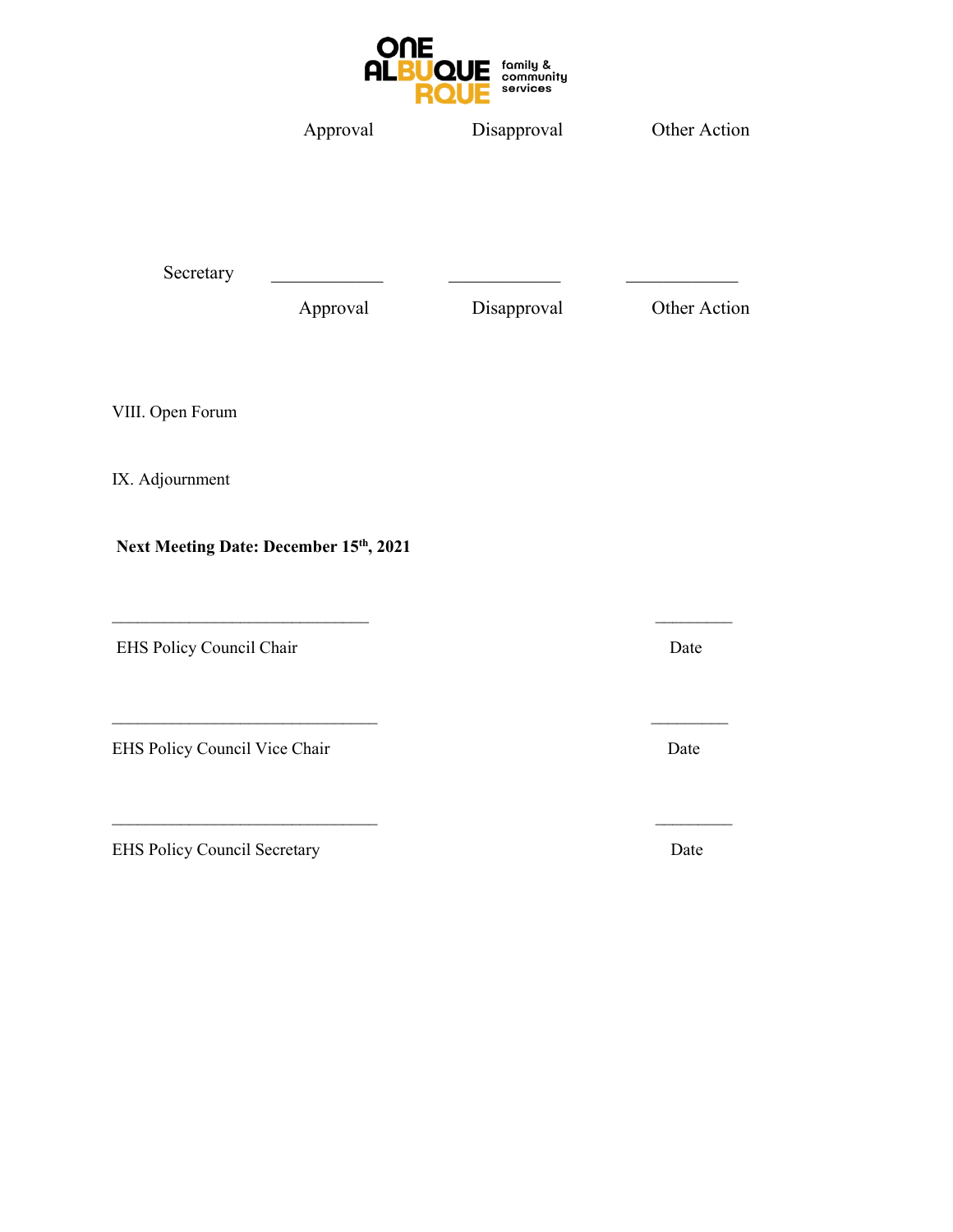

City Of Albuquerque

Department of Family and Community Services

Division of Child and Family Development

Policy Council

Wednesday, October 20, 2021

- 1. Roll Call (Quorum was established): Karen Lucero/ Community Representative, and COA Staff- Daphne Dubriel/Interim EHS Manager/Parent, Family Engagement Coordinator, Robi Ruiz/ Ed. Specialist, Allison Schact/Data Manager, Michele Brown/Office Assistant, Monica Watrin/Program Specialist, Lanetta Harper/parent, Lauren Francia/parent, Abigail Stiles/Board Rep, Yenny Cordova/parent, and Anali Gomez/parent. Meeting was called to order  $\omega$  5:34 pm.
- 2. Approval of Meeting Minutes: Karen Lucero motions to approve minutes, Lanetta Harper seconds. Unanimous consent.
- 3. Governing Board Report: No report.
- 4. Directors Report: Reporting Period 9/1-30/21
	- a.) **Enrollment** Total funded enrollment 128. Total reportable enrollment 70; 104 center based and 11 home based. Vacancies are not reported to the Office of Head Start until the enrollment slot has been vacated over 30 days.
	- b.) **Enrollment Monthly Summary** New Enrollment-families (3), children (3), pregnant moms (0), number of children born (0); total new enrollment (3). Total leaving program (2), - transitioning children (2), pregnant moms giving birth (0), children leaving before turning 3 (0), pregnant moms leaving before having baby (0). Children up-to-date on Immunizations (62), children up-to-date as possible on immunizations (0), children not up to date (6).

**Eligibility Category**- income eligible (39), TANF/SSI (7), Foster Child (4), Homeless (3). Over Income (14), Over 130% (2), Children w/IFSP's (16).

c.) Attendance-

City operated Early Head Start centers classroom attendance rates:

| La Mesa              | 81.44%         |
|----------------------|----------------|
| Macarthur            | 71.43%         |
| Plaza Feliz          | 76.60%         |
| School on Wheels     | 72.14%         |
| <b>Singing Arrow</b> | $0\%$ (closed) |
| <b>Trumbull</b>      | $0\%$ (closed) |
| Western Trail        | 89.64%         |
|                      |                |

**Overall center-based program attendance totals- 78.12%; total number of absences 247.**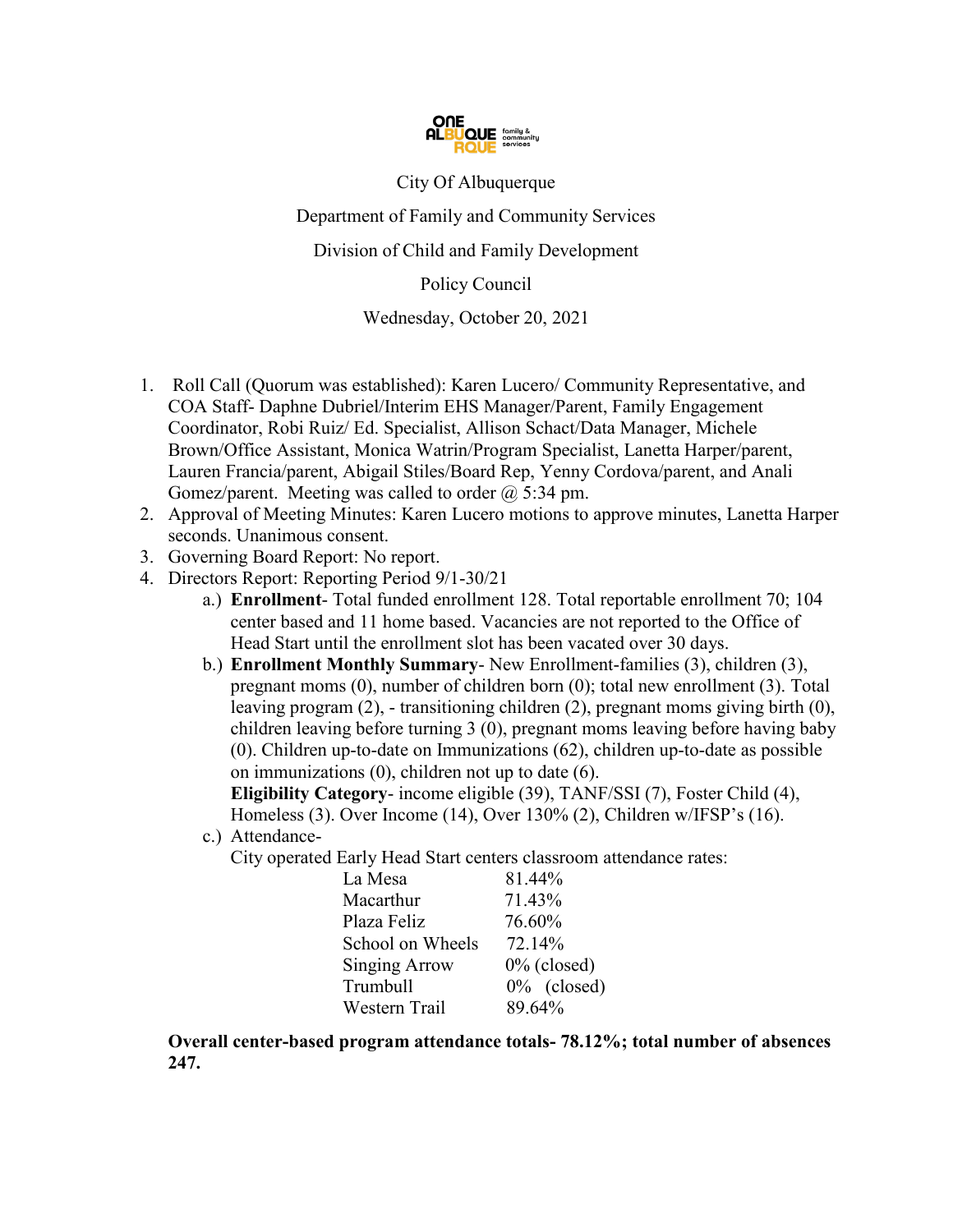- d.) **Meal Counts** Total number of meals for (0-3 years in age), total children served (60), breakfast (763), AM snack (0), Lunch (802), PM snack (618), Dinner (0)
- e.) **Budget** Financial statements provided to policy council membership: Federal Grant-year to date (YTD) expenditures \$ 328,120.35 Training/Technical Assistance-(T/TA)-year to date expenditures \$ 9,372.15

# **\* Overview provided on operating expenditures & column/underspent percentages\***

# 5. **Discussion**:

- Quorum was established.
- Monica Watrin reported on enrollment and recruitment activities. Once a month EHS recruits at One Albuquerque Block Party events are different locations throughout the city. Weekly, Monica recruits at Rio Grande Food Pantry with flyers and brochures. She also puts out brochures at WIC offices and UNMH clinics.
- Allison Schacht reported on attendance and meal counts from reports. She also provided percentages of absence categories: Parent choice – 41.3%, Health reasons – 23.1%, Well child, dental or developmental services appointments  $-5.7\%$ , Vacation  $-4\%$ , Family (funeral, visit by non-custodial parent, other family obligation)  $-4\%$ , No transportation  $-$ 2.4%, Other – 11.3 %, Unknown –  $8.1\%$
- Robi Ruiz reported COVID 19 center updates. The last closure was at School on Wheels last month. The closure lasted 10 days. Per Presidential mandate all center staff are to be vaccinated by January 2022. The majority of center staff is already vaccinated. Robi also reported on School Readiness. The Tadpoles program is up and running. Videos of their child eating, playing, and doing activities are emailed to the parents daily at La Mesa EHS. Very well received, parents are enjoying this. Parent, Yenny Cordova asked when this will be available at MacArthur EHS. Robi said there will need to be a parent meeting for explanation, possibly within next 2 weeks.
- Daphne Dubriel reported on Ready Rosie. Lots of positive feedback from parents. Children enjoying the videos and sharing activities with siblings. Parent's asked for more videos (2). Daphne explained some activities that can be done for In-Kind. We are still in trial phase of In-Kind reporting. Daphne also reported on Expenditure reports and explained P-card purchases.
- Daphne Dubriel asked all in attendance if they wanted future meetings to be in person or continue on Zoom. Majority of parents would like to meet in person. Daphne discussed the possible use of Trumbull EHS center for meetings. Also, the question of wanting to meet monthly or quarterly? No parents replied to the question. Daphne told them to think about it and we will revisit the question next month. Daphne will bring this up with our Division Manager, Dr. Dawnita Blackmon-Mosely. All questions will have to be voted on.
- Dr. Dawnita Blackmon-Mosely is asking Office of Head Start to convert (12) Home based slots to (8) Center based. There is an extra room at Barelas location which would be used as a toddler room. There would be no financial impact. We will need licensing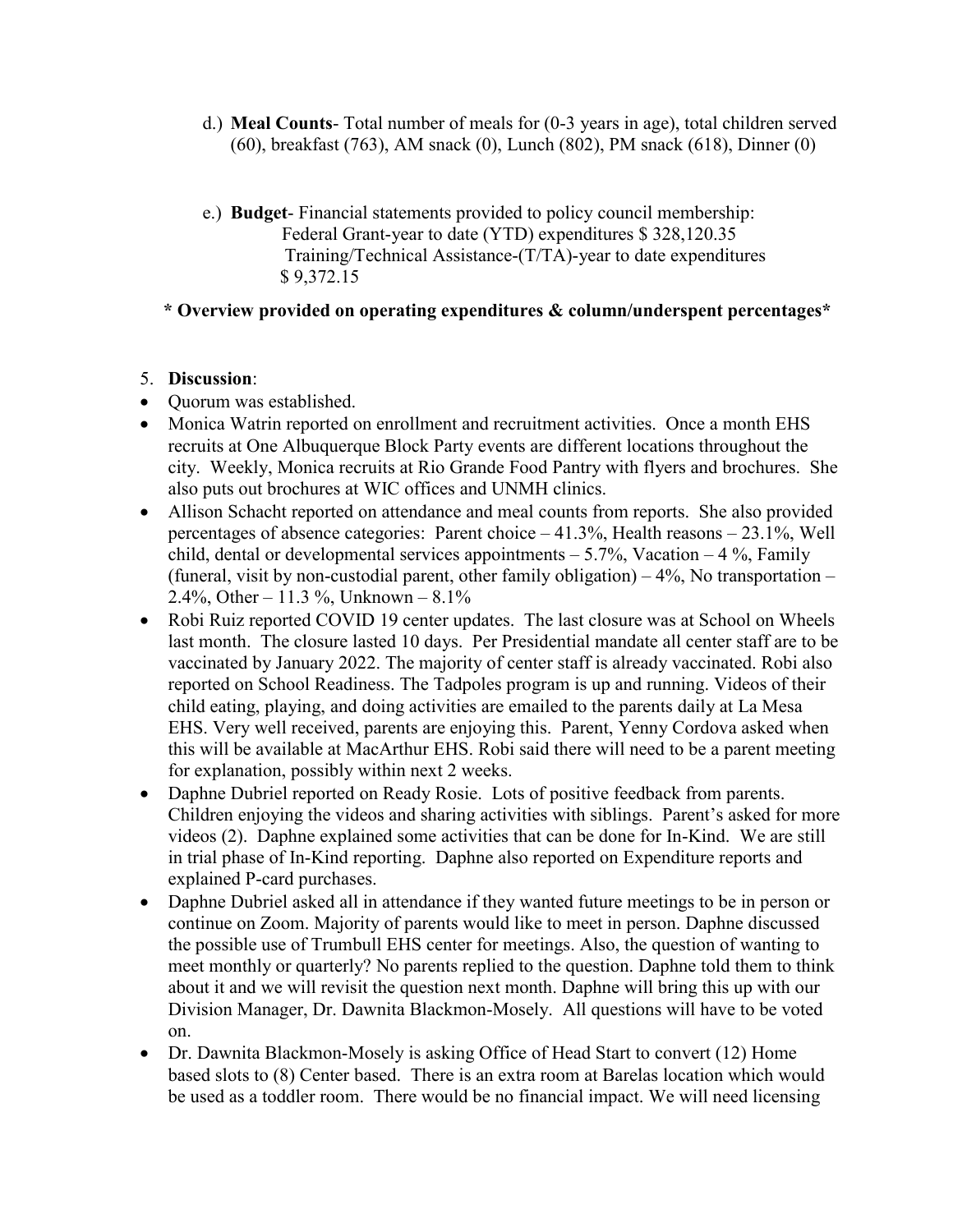approval and staff to open. Karen Lucero made a motion for approval. Lauren Francia seconded the motion and remaining approvals were unanimous for the approval of the conversion.

- Karen Lucero made a motion to approve last months meeting minutes. Lanetta Harper second the motion for approval. Remaining approval from members were unanimous.
- Abigail Stiles of City Council is taking over Liaison position on EHS Policy Council for Nicole Taylor who is retiring. Abigail will be the primary
- 6. Adjournment at 6:22 pm. Next Meeting Date: November 17, 2021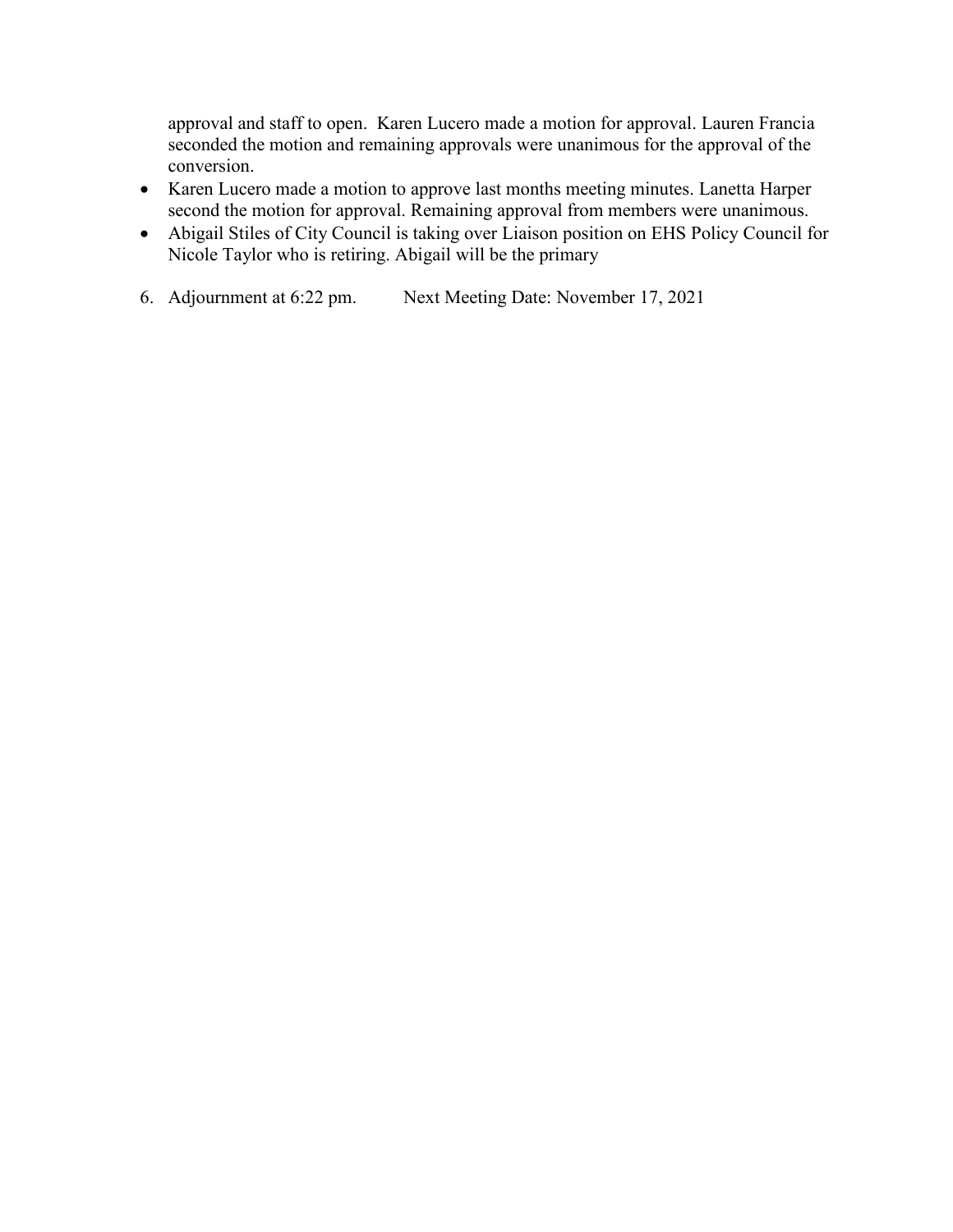

# City of Albuquerque Early Head Start Monthly Program Manager's Report

**Meeting Date: November 17th, 2021 \_\_\_\_\_\_\_\_\_\_\_\_\_\_\_\_\_\_\_\_\_\_**

**Program: Division of Child & Family Development** 

Name of Person Submitting Report: **Daphne Dubriel** 

**Funded Enrollment** 

**Center-Based 104\_\_\_ Home-Based 24\_\_**

**Current Enrollment -** 

**Center-Based 59 \_\_\_\_ Home-Based \_11\_\_\_**

**Explanation, if needed: City of Albuquerque Early Head Start continues to actively recruit and enroll. Parents are choosing to remain on waitlist as COVID cases rise and once they go down they will enroll their children.** 

#### **I. Content Areas**

#### **A. Education:**

- Data Checkpoint were identified for child outcomes and Parent/Teacher Conferences. Conferences were held October  $7<sup>th</sup>$  and  $8<sup>th</sup>$ . Most conferences were held outside if the weather permitted or in the classrooms.
- $\triangleright$  There were lots of activities involving pumpkins and balloons this month. Majority of the children were intrigued by the insides of the pumpkin and some did not even want to attempt to touch them.
- $\triangleright$  Teachers were able to take the children outside to see the balloons that would pass by during Balloon Fiesta. The children really enjoyed the different shapes and colors that were in the sky.

## **B. Support Services (Mental Health and Disabilities).**

- 45 Day Requirements are in progress with Social-Emotional and Development Assessments being administered to each child within 45 days of enrollment
- $\triangleright$  Division Leadership is working diligently on getting a Mental Health & Disabilities Program Specialist position in place to provide direct oversight of the Mental health & Disabilities Checklist
- EHS representative continues to participate in quarterly Metro-Area Transition Meetings

## **C. Health/Nutrition/Safety:**

- $\triangleright$  EHS administrative support staff are faxing Release of Information consent forms to medical and dental providers for Well-Child Checks, Dental Screen and updated immunization records in efforts of receiving records in accordance with 90-day deadline**.**
- All centers are following the ECECD Safe Practices Guidelines**.** Daily COVID screening questions are asked daily with temps being checked of all children, staff and visitors.
- $\triangleright$  Administrative staff continue to participate in the weekly state calls with Secretary Groginsky to stay abreast of COVID safe practices and ECECD guidelines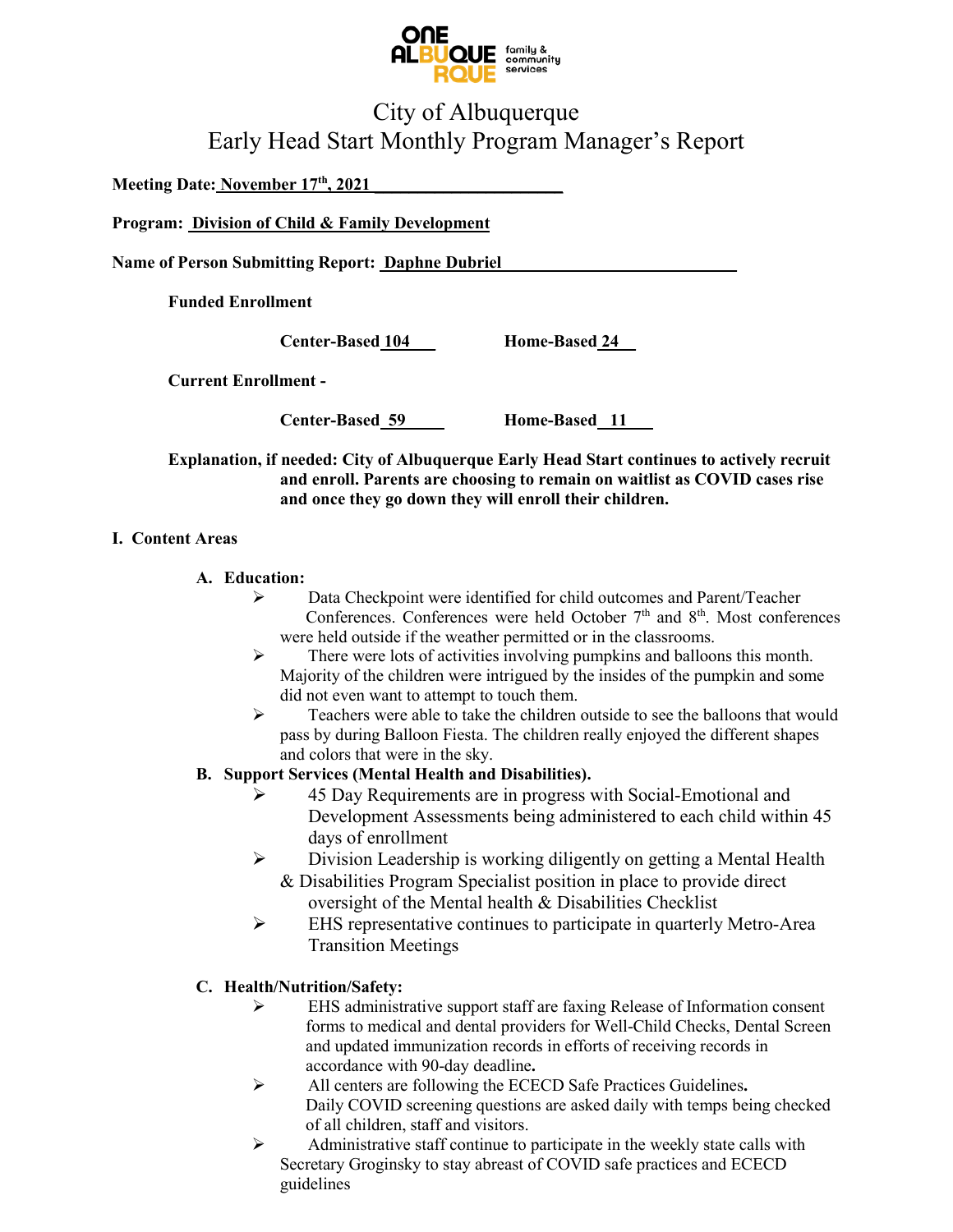## **D. Family and Community Partnerships**:

- $\triangleright$  The division continues to actively establish partnerships with community service providers
- All centers continue providing Monthly Center Parent Meetings<br>
All centers continues continue for the Home-Based Program<br>
All Continues to participate in Community Outreach expansion continues to participate in Community O
- Monthly Socializations continue for the Home-Based Program
- The Division continues to participate in Community Outreach events to recruit children and families into the program.

## **E. Program Design: Management & Administration**

- $\triangleright$  Program currently working with OHS on corrective action measures resulting from the (2) areas of non-compliance and (1) area of concern identified in the Focus Area 2 results. We have requested a 120 day extension to allow us time to hire needed content area staff to be within compliance.
- $\triangleright$  Division Leadership continues to work with the C-Series and M-Series Unions in attempts to negotiate MOU's to meet minimum education requirements of accreditation body.
- $\triangleright$  Division Leadership is in conversation with the OHS on converting (12) EHS Home-Visiting slots to (8) EHS Center-Based slots to be located at Barelas CDC. Policy Council voted on the conversion. It was a unanimous approval. EHS Governance Advisory Committee unanimously approved the conversion.

#### **II. New Hires as of November 1, 2021**

**EHS Center-Based:** N/A This reporting period

**EHS Home-Based:** N/A This reporting period

#### **II. Involuntary Terminations (Closed Session Discussion): (Non-Seated PC Members & Staff Excluding Division Manager are Excused when Applicable)**

| <b>EHS Center-Based:</b> | N/A This reporting period |
|--------------------------|---------------------------|
| <b>EHS Home-Based:</b>   | N/A This reporting period |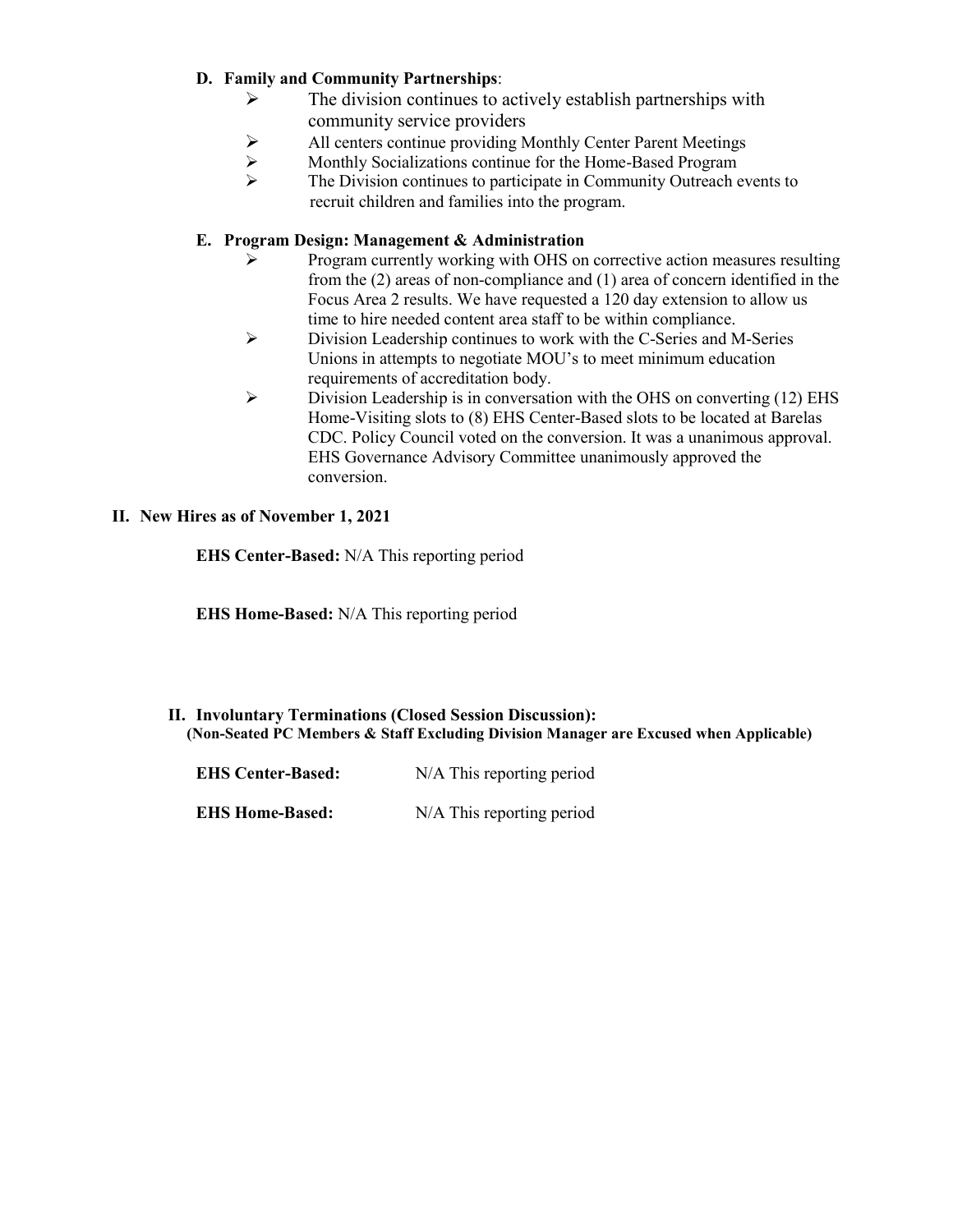

# City of Albuquerque Early Head Start Caseload/Enrollment Report 10/31/21

| <b>Enrollment</b>                                         |     |
|-----------------------------------------------------------|-----|
| <b>Total Funded Enrollment:</b>                           | 128 |
| <b>Total Actual Enrollment:</b>                           | 66  |
| Children Withdrawn & Dropped (last 30 days):              |     |
| Total Reportable Enrollment (actual + withdrawn/dropped): | 70  |
| Total Deficit:                                            |     |

# **Program Snapshot**

|                           | Home based Centers |     | <b>IALL</b> |
|---------------------------|--------------------|-----|-------------|
| <b>Funded Enrollment:</b> | 24                 | 104 | 128         |
| <b>Enrollment:</b>        | $-11$              | 59  |             |
| <b>Defficiency:</b>       | 12                 | 45  | 58          |

#### **Caseload: 12 slots per home visitor Home Based Detail**

|                | <b>Caseload</b> |                  |                 |          |            | Left in Last Reportabl |         |                |
|----------------|-----------------|------------------|-----------------|----------|------------|------------------------|---------|----------------|
| <b>FDF</b>     | <b>Capacity</b> | <b>HB Family</b> | <b>HB Child</b> | Pregnant | Due date   | 30 Days                | e Total | <b>Deficit</b> |
| <b>Valarie</b> | 12              |                  | 10              |          | 12/19/2021 |                        | 11      |                |
| <b>Home</b>    |                 |                  |                 |          |            |                        |         |                |
| <b>Visitor</b> |                 |                  |                 |          |            |                        |         |                |
| <b>Vacant</b>  | 12.             |                  |                 |          |            |                        |         | 12             |
|                |                 |                  |                 |          |            |                        |         |                |
| <b>Total</b>   | 24              |                  | 10              |          |            |                        | 11      |                |

\*1 additional child has been assigned but not yet visited so they can't be counted

|                   | <b>Center Detail</b> |                 |                     |                   |                  |                |
|-------------------|----------------------|-----------------|---------------------|-------------------|------------------|----------------|
|                   |                      | <b>Enrolled</b> | <b>Left in Last</b> | <b>Reportable</b> | <b>Pending</b>   | <b>Current</b> |
| <b>Ctr Detail</b> | <b>Slots</b>         | <b>Children</b> | 30 Days             | <b>Total</b>      | <b>Placement</b> | <b>Deficit</b> |
|                   |                      |                 |                     |                   |                  |                |
| La Mesa           | 8                    | 8               |                     | 8                 |                  |                |
| <b>MacArthur</b>  | 16                   | 10              |                     | 11                | 3                | 5              |
| <b>PlazaFeliz</b> | 16                   | 14              |                     | 15 <sub>1</sub>   | 2                |                |
| <b>ISOW</b>       | 16                   | 11              | າ<br>∠              | 13                | 5                | 3              |
| <b>Trumbull</b>   | 24                   |                 |                     |                   |                  | 24             |
| <b>W. Trail</b>   | 16                   | 12              |                     | 12                | 3                | 4              |
| <b>Singing</b>    |                      |                 |                     |                   |                  |                |
| <b>Arrow</b>      | 8                    |                 |                     |                   |                  | 8              |
| Total             | 104                  | 55              | 4                   | 59                |                  | 45             |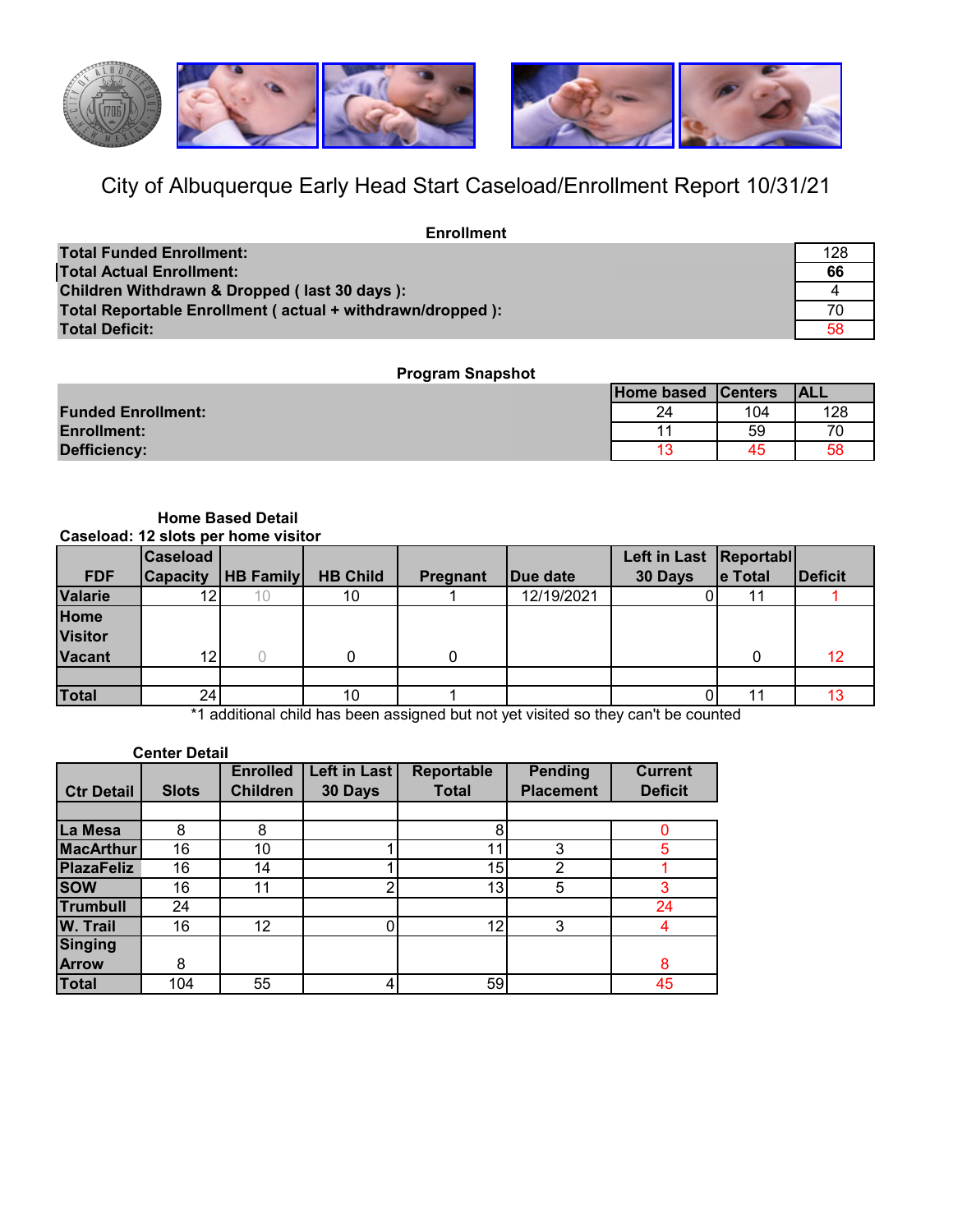| <b>Monthly Program Information Summary</b>       |                           |                            |
|--------------------------------------------------|---------------------------|----------------------------|
| October 21                                       |                           |                            |
| # new enrollments families                       | 3                         |                            |
| # new enrollments children                       | 3                         |                            |
| # new enrollments pregnant mom                   | 0                         |                            |
| # children born to pregnant mom                  | $\mathbf 0$               |                            |
| Total new enrollment                             | $\overline{\overline{3}}$ |                            |
|                                                  |                           |                            |
| # children graduating                            | 5                         |                            |
| # pregnant moms giving birth                     | 0                         |                            |
| # children leaving before turning 3              | $\overline{0}$            |                            |
| # pregnant moms leaving before baby              | $\mathbf 0$               |                            |
| <b>Total leaving</b>                             | 5                         |                            |
|                                                  |                           |                            |
|                                                  | # of children             | % of children              |
| Children with up to date immunizations           | 60                        | 92.3                       |
| Children up to date as possible on immunizations |                           |                            |
| Children not up to date on immunizations         | 5                         | 7.7                        |
|                                                  |                           |                            |
|                                                  |                           |                            |
|                                                  |                           |                            |
|                                                  |                           |                            |
|                                                  |                           |                            |
|                                                  |                           |                            |
|                                                  |                           | % of total number of       |
|                                                  | # of children and         | children and pregnant      |
| <b>Eligibility Category</b>                      | pregnant women            | women                      |
| income eligible                                  | 37                        | 56.1                       |
| <b>TANF/SSI</b>                                  | 6                         | 9.1                        |
| <b>Foster Child</b>                              | 4                         | 6.1                        |
| <b>Homeless</b>                                  | 3                         | 4.5                        |
|                                                  |                           |                            |
| Over Income                                      | 14                        | 19.7                       |
| <b>Over 130%</b>                                 | $\overline{2}$            | 3                          |
|                                                  |                           |                            |
|                                                  | # of children             | % of total number of slots |
| <b>Children with IFSPs</b>                       | 19                        | 14.84                      |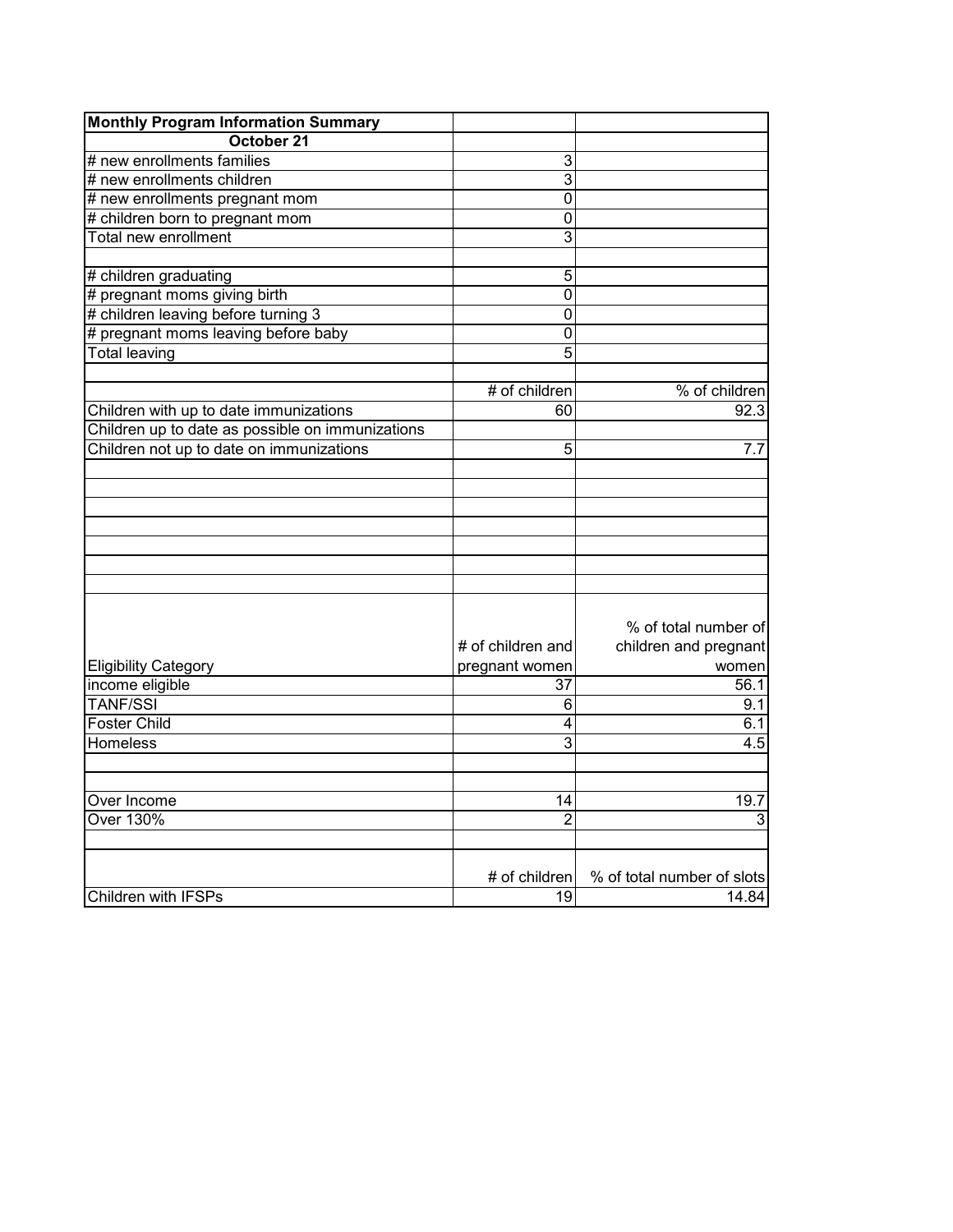



**Center: Trumbull EHS Reporting Period: October 2021 Submitted by: Frances Gonzales**

**Activities at Center: Trumbull is still closed at this time due to staff shortage.**

**Parent Committee Meetings/Socializations:**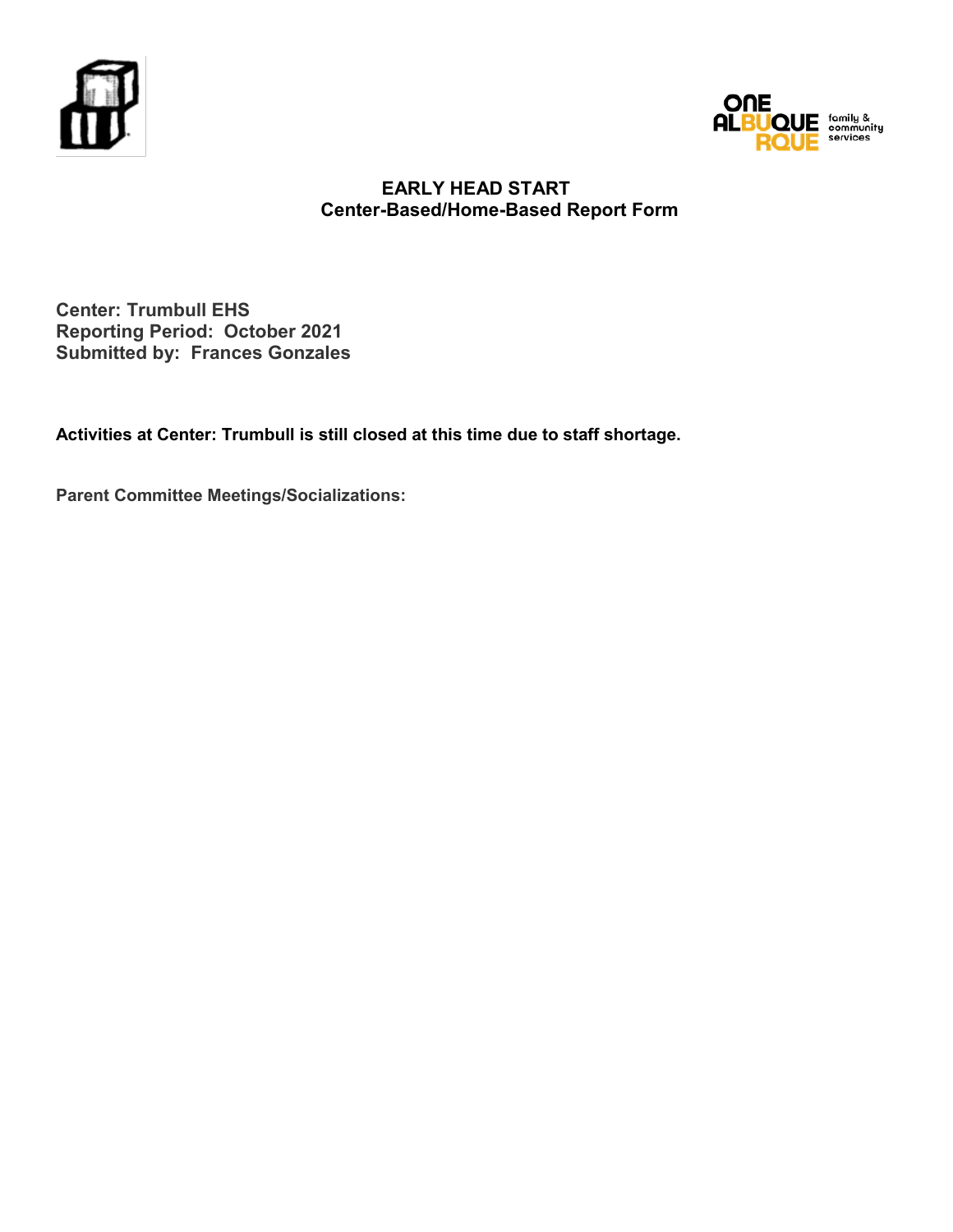



## **EARLY HEAD START Center-Based Monthly Report Form Due the 1st Friday Each Month**

**Center Name: School on Wheels EHS Reporting Period: October 2021 Submitted by: Bernice Johnson, Head Teacher**

# **Center-Based Activities:**

Parent/Teacher Conferences went well. All of our families completed their first Parent/Teacher conferences for the school year. Only one needed to reschedule due to a loss in the family. Parents are doing good at bringing their children to school on time and also picking them up on time. Also calling when their child is going to be absent. Our teacher was moved to another center and we gained a new Teacher. Students are doing well adjusting to the new teacher and the teacher is doing well at the center. One of the activities that the children did this month was exploring a pumpkin. Teacher cut open a big orange pumpkin and showed the children how it looked inside the pumpkin. Teacher then asked the children if they wanted to help her take all of the insides out with her. A couple of the children helped but the other ones refused to touch what was inside the pumpkin. The look on one child's face was priceless.

# **Parent Center Committee Meetings:**

October 28th, 2021: We had 10 parents attend our October parent meeting. I did some reminders for example:

- Signing in and out their children every day.
- Tadpoles: to start expecting their daily reports along with the daily sheets.
- Check their child's cubby for appropriate clothing for the weather.
- Ready Rosie: to keep doing the activities that are sent to them.
- Policy Council: a parent brought this up and she encouraged her fellow parents to go to the meetings.
- Thanked the parents for bringing their children to school every day and for calling to let us know if their child will be absent.

This was a good turnout.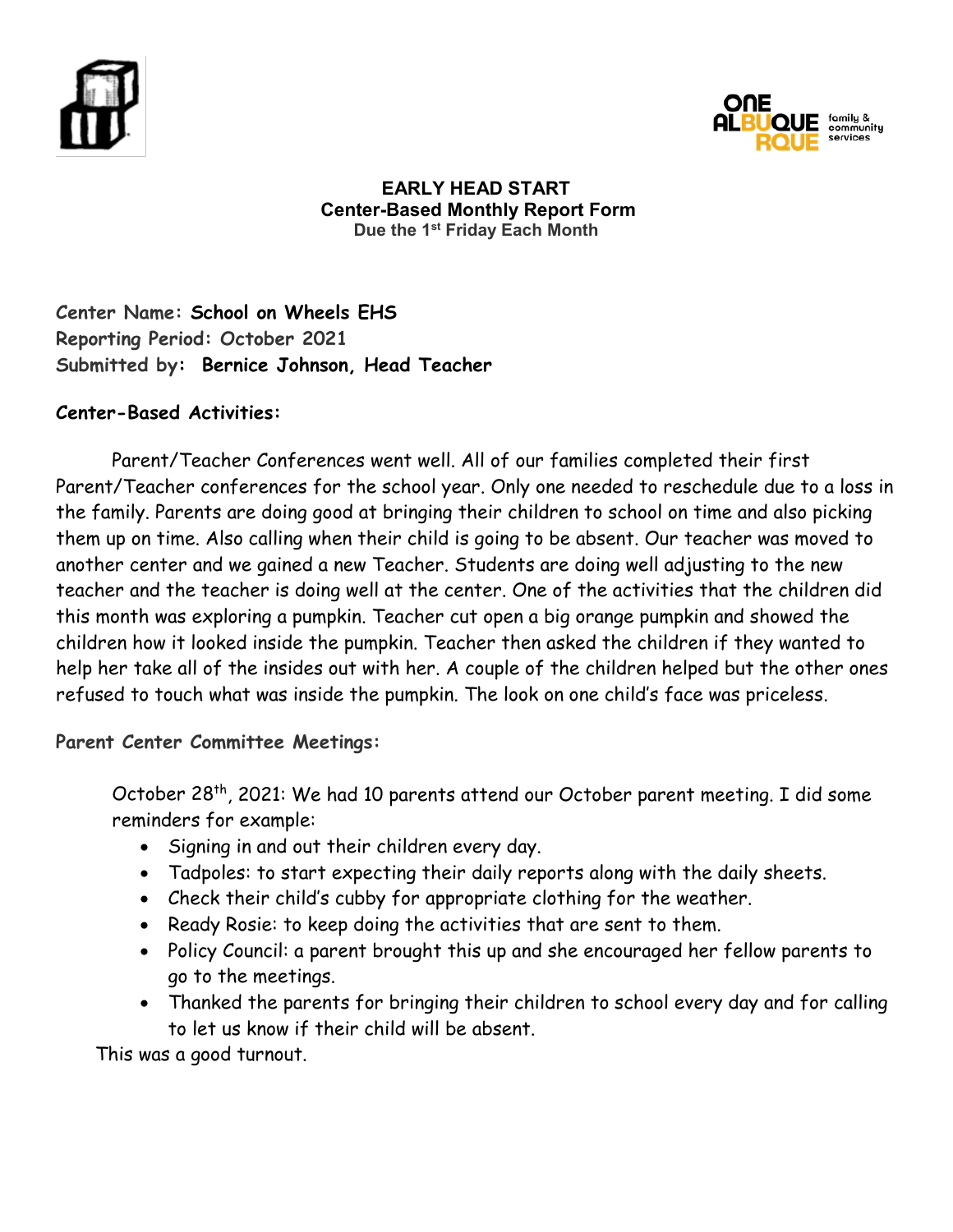



**Center:** Singing Arrow Early Head Start **Reporting Period:** October 2021 **Submitted by: Yvette Ortiz Teacher** 

**Activities at Center:** Staff are currently helping at other centers. Center is currently closed due to lack of

enough children on waitlist to enroll in center.

**Parent Committee Meetings/Socializations:**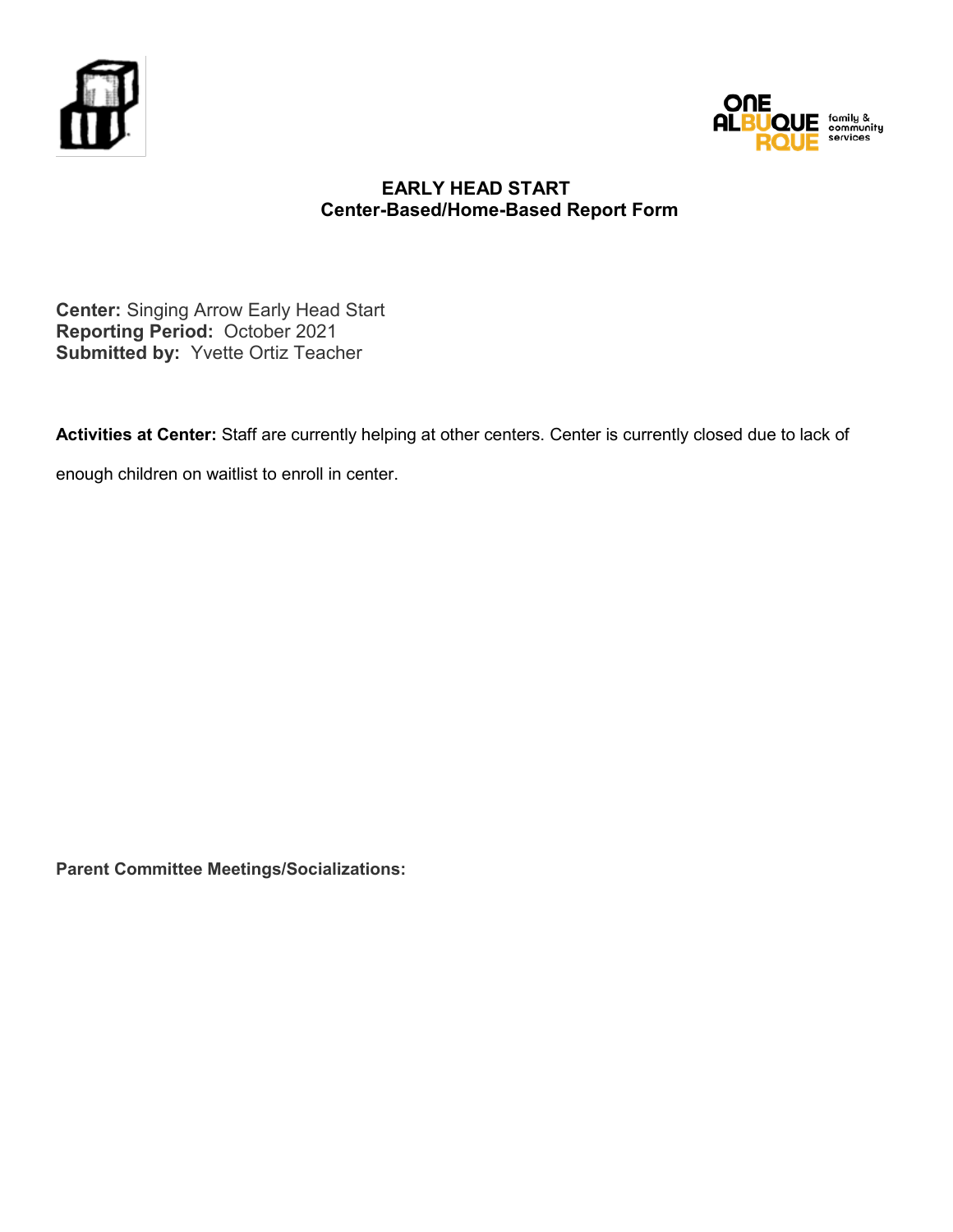



# **EARLY HEAD START Home-Based Report Form**

**Reporting Period: October 2021 Submitted by: Valarie Ramirez / Home Visitor**

**Home Based:** 

**Visits are conducted in person, indoor, or outdoor open spaces (weather permitting) with families who are COVID symptom free. Visits are done weekly focusing on Child Development utilizing the Parents as Teachers home based curriculum and Family Outcomes using the PFCE Framework.** 

**One particular activity done in the month of October was called "Playing Catch: Tossing and Taking Turns", this activity focused on the child's Perceptual, Motor, and Physical Development. I took several balls of different size and colors and textures. Child played with the clear ball with the nubs, child showed interest and touched on the nubs of the ball. Mom and I both encouraged child to throw the ball to us. Child held all the balls but did not throw them back and forth. Mom and I threw the ball to one another to show child how to throw the ball. Next, I pulled out the balls with the Velcro frog gloves and had mom toss them to me to show child how to toss the balls. Child showed interest in the frog gloves and I placed them on their hands. Mom threw the ball to me and child and I stood behind child and showed child how to "open...now..close!" their hands. Child and I caught several balls that mom threw to us and mom would say "yay you caught it!". Child laughed harder each time we closed child's arms and hands to catch the ball and each time the ball would stick to the Velcro glove -that child could not hold themselves up. I then moved away from child and mom said "now you do it, ready...catch...open...close", child would open and close their hands and arms to try to catch the ball.**

**Another activity in October was called "Thinking Skills: Matching, Sorting, and Classifying", this activity focused on the child's Cognition. I took four colored boxes with corresponding colored items for activity. Colors used were: red, yellow, green and blue with several random items of these same colors. I opened up each colored box and dumped out the contents, all the boxes contents and different colors were mixed up in one pile. Mom asked child "where does this go?" about a yellow banana, all the boxes were lined up against the wall. Child smiled and was about to place the banana into the green box but then placed it into the yellow box. Mom encouraged child to put all the items into the boxes "where they belong". Child took some time with some items as child would look at the item and name it like the green turtle and the blue fish. Eventually, child was able to correctly place every item into it's corresponding colored box with little to no help.**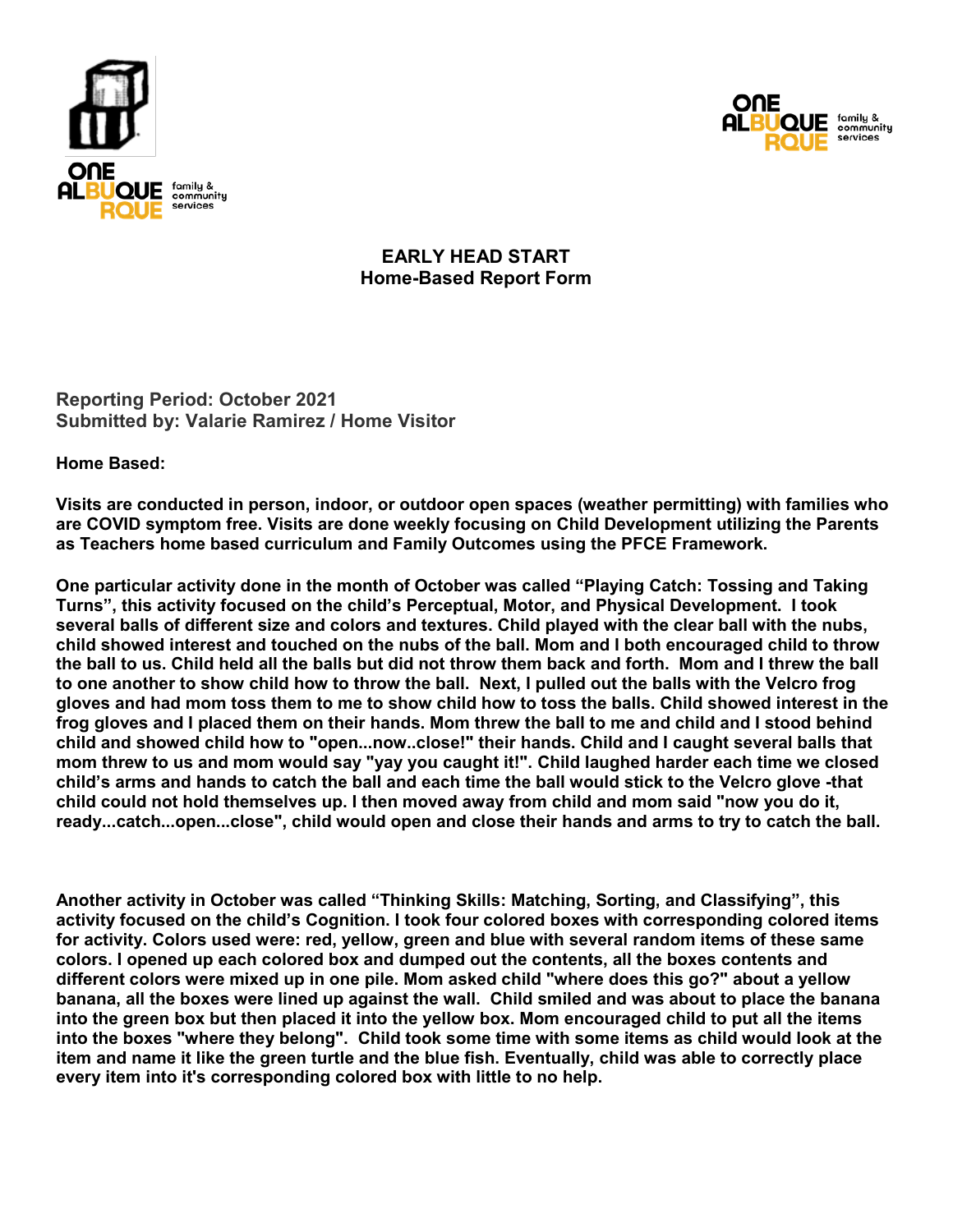**October 2021 Socializations:**

**October 21th – Pumpkin Play -Domain(s): Perceptual, Motor, and Physical Development (Fine Motor) & Sensory. PFCE – Family Well-Being. 2 - attended.** 

**October 26th – Celebrating The Colors of Fall - Domain(s): Perceptual, Motor, and Physical Development (Fine Motor). 0 - attended.**

**Discussed Policy Council with families – have one client that is considering, will encourage client to attend November's meeting.**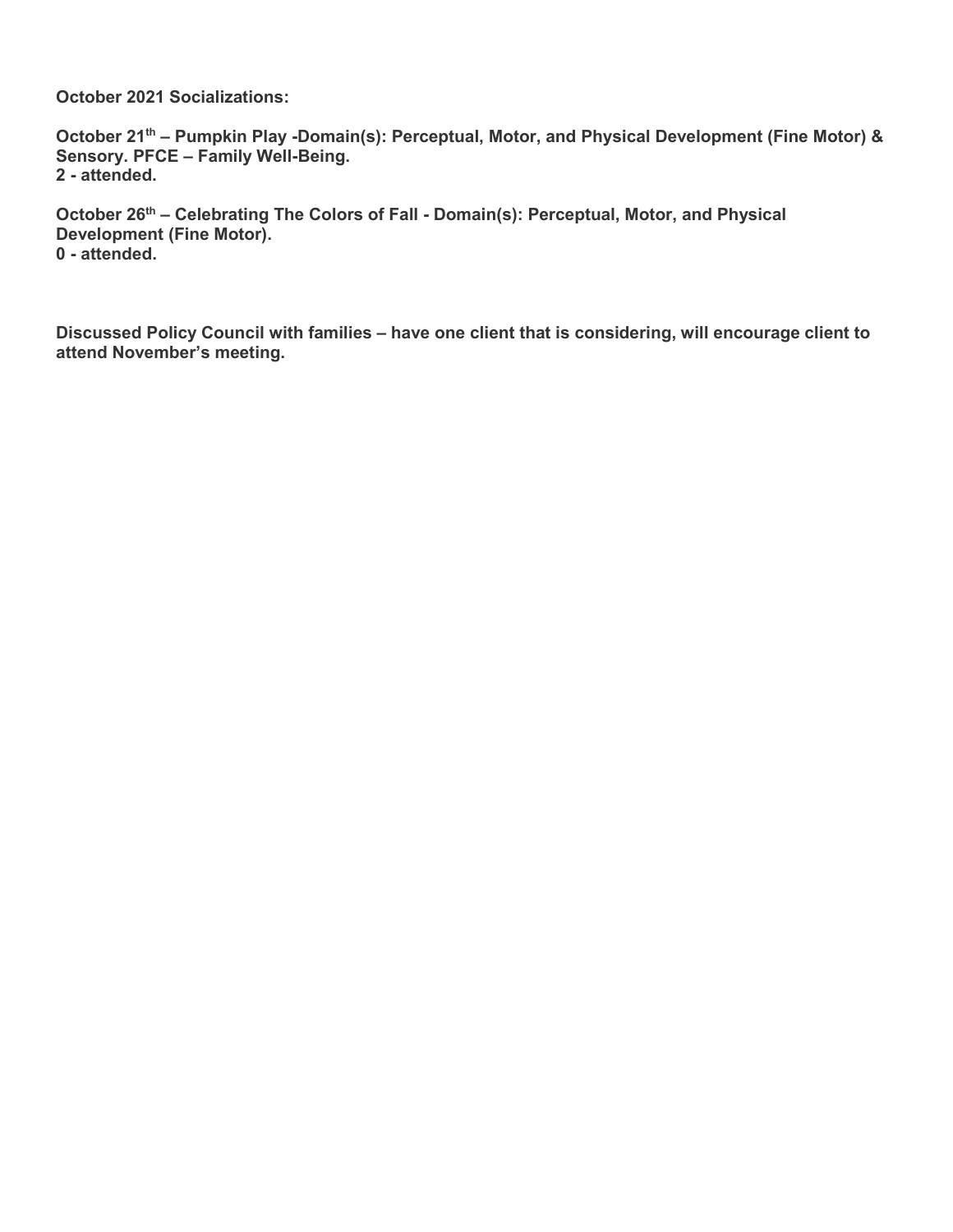



Site/Center: Plaza Feliz Early Head Start Reporting Period: October 2021 Submitted by: Mona Makvandi; Head Teacher

# **Activities at Center:**

In October we said good-bye to two of our staff in the one's room. We welcomed a new teacher and welcomed back another staff member. We also had one of the children from the one's class move up to the two's class and another started their transition to the two's class because we had two of our two's age out of our program.

Our classrooms play this month discussed fall in New Mexico and harvest. The children explored pumpkins by touch and painting. For our fall harvest celebration, the children decorated sugar cookies with icing and sprinkles. We read Mouse's First Fall, Autumn is Here, & Five Little Pumpkins.

# **Parent Committee Meetings/Socializations:**

We held parent-teacher conferences on October  $7<sup>th</sup>$  &  $8<sup>th</sup>$ . Parents engaged in robust conversations about their children's development including the progress they've seen since their children started our program as well as discussions regarding concerns.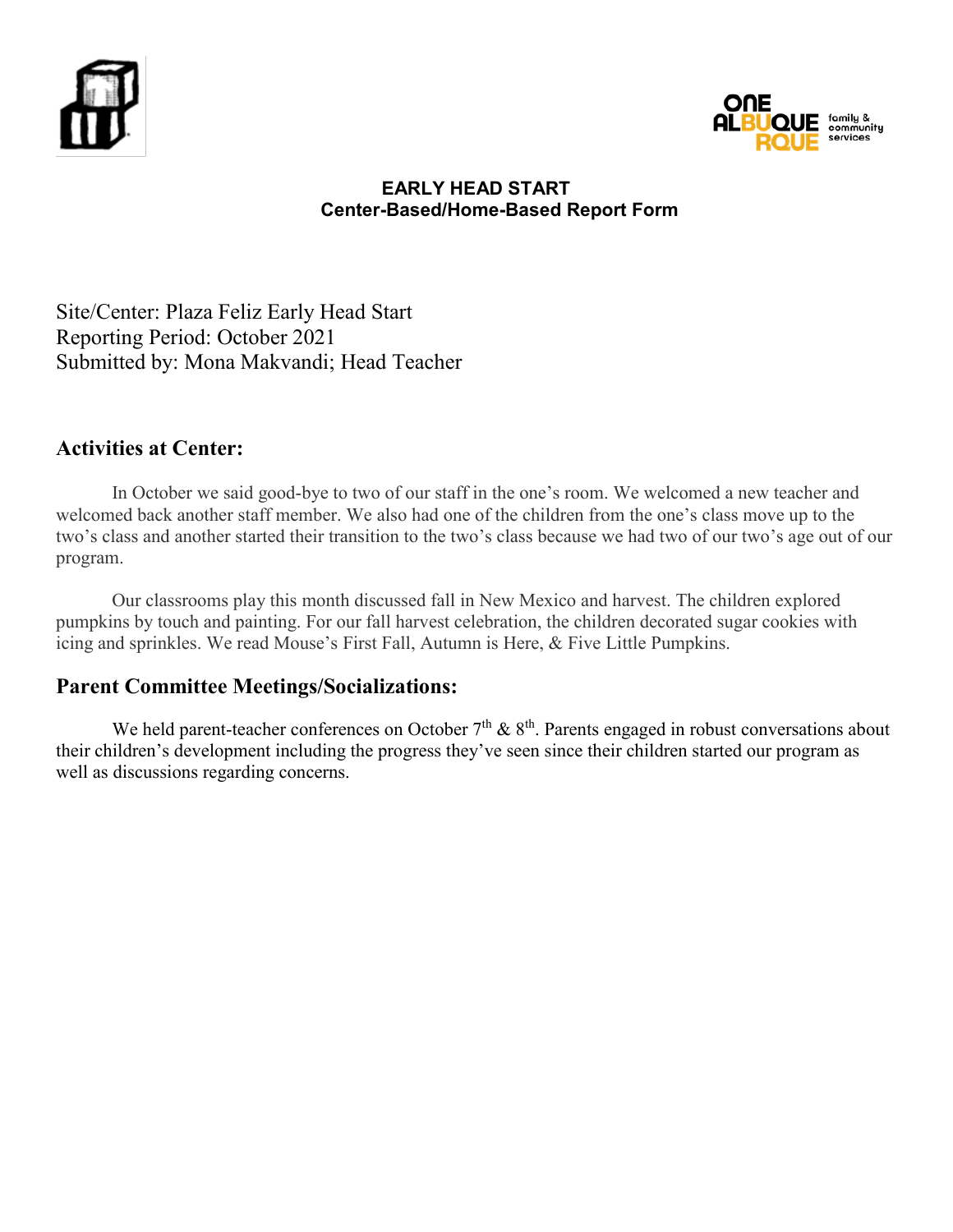



**Center: La Mesa EHS Reporting Period: October 2021 Submitted by: Jessica Walton- Teacher**

## **Activities at Center:**

During the month of October, La Mesa EHS had a child that aged out. The next week we had another child start. We are fully enrolled.

With Covid and new children starting, we have had to do virtual transitions instead of in person. Parents enjoy being able to see how their child's first day is going even with them not being able to be in the classroom.

We have been using the Tadpoles program to send daily sheets to parents. We have received feed back from parents and they love it. They are happy that they can receive videos and pictures from how their child's day went.

The children have enjoyed playing outside since the weather has been nice. While outside we looked for the balloons during the balloon fiesta week. We also made hot air balloons to hang up in the classroom. We also had a PJ party on October 29<sup>th</sup> where the children and staff all wore their PJ's and we did fun activities with the children. We made pumpkins using paint and paper plates and had the children each paint their own. We tore up orange paper and made pumpkin faces. We sang the song "five little pumpkins" and had a bean bag toss. Staff and families brought goodies that we all enjoyed.

## **Parent Committee Meetings/Socializations:**

Our center meeting was held on October 13, 2021 at 2:00 PM outside at the center. The meeting was held by Frances Gonzales (Head Teacher). During the meeting we asked if any parents had wanted to sign up for the committee and at the time no one did.

Anali Gomez was able to join a Policy Council Meeting and was able to see what it was all about and what she would be needing to do. At our next meeting we will have a voting.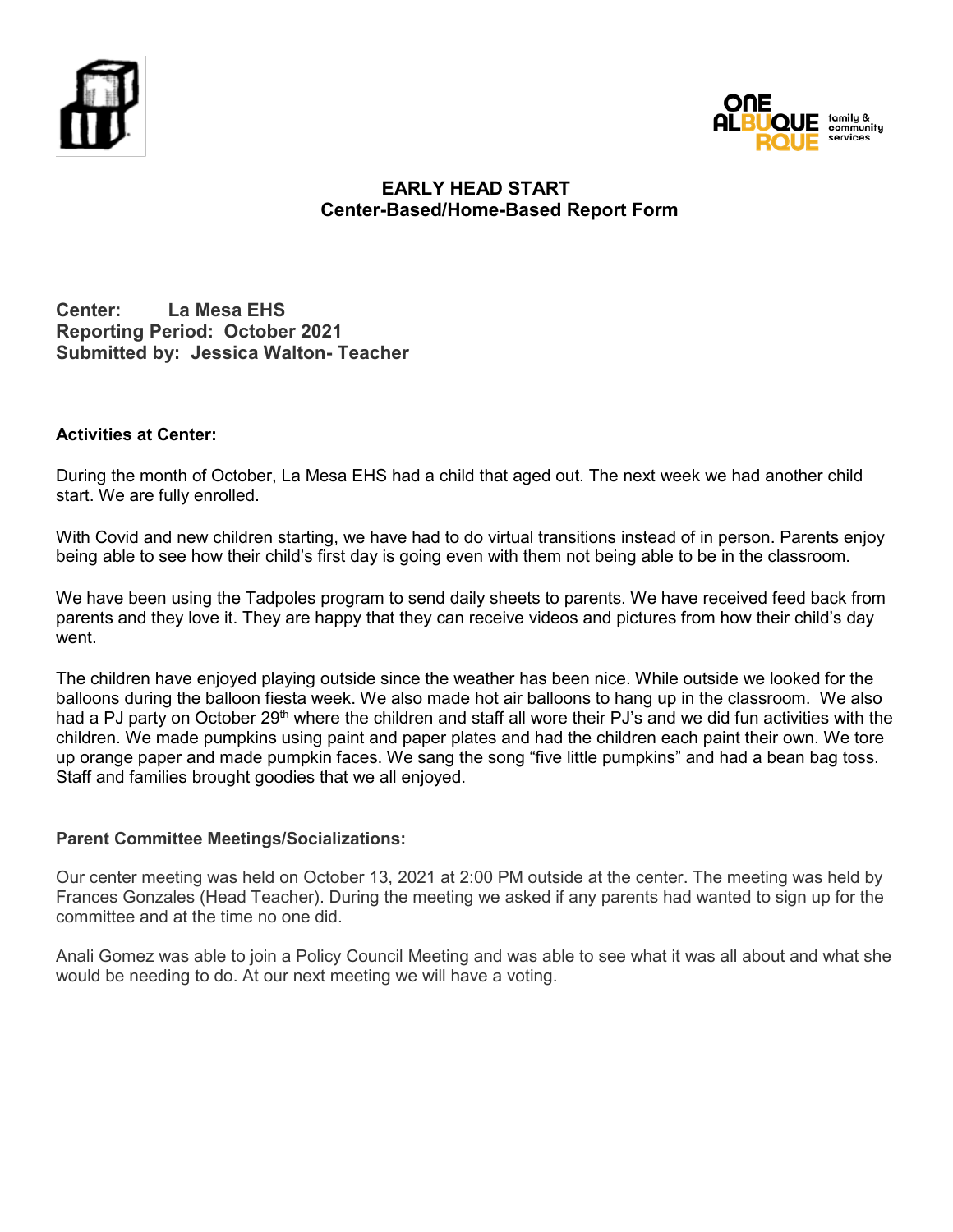



# **EARLY HEAD START Center-Based Monthly Report Form Due the 1st Friday Each Month**

**Center Name:** Mac Arthur EHS **Reporting Period:** October 1-31, 2021 **Submitted by:** Maria Chacon, Head Teacher

# **Center-Based Activities:**

We are still practicing social distancing and are practicing using masks on the children. Parents were encouraged to volunteer time in the classrooms. The theme for the center was fall which included hot air balloons and Halloween. The children were sent home with a Halloween puppet activity to do with their parents. Some of the children saw the school's costume parade with their parents and the rest watched the parade from the window.

In the toddler room, the children continued to play with the dinosaurs. Children fed them and made houses for them. The children also gave them rides on the big trucks and went with the children to the playground to play. The children learned that dinosaurs roared loud but were nice dinosaurs. The children also gave their dinos names. The children made hot air balloons and the teacher took a picture of them to put the children in the balloon. The children were asked daily during the balloon fiesta if they saw the balloons outside, what color the balloon was, and looked for some when they went outside. The children made art using fall colors to paint. The color for the month was orange. The children in the toddler room made pumpkins. For the nutrition experience for October, children experienced what was in a pumpkin. The children helped the teacher take the insides of the pumpkin out, got to see what was in the pumpkin and got to smell the inside and outside of the pumpkin. The children in the toddler room read "Go Away Big Green Monster " and "Dinosaurs Roar." They sang and danced to dino stomp and 5 little pumpkins. The children in the toddler classroom did physical activities with choosy kids. While outside the children caught different types of bugs and brought them into the classroom.

In the infant class, the children made pumpkins and finger painted with the color orange. They sponge painted with fall colors. They are learning to clean up after themselves and are practicing using regular cups. The children in the infant room continued to play with farm animals and made animal sounds. The infant room worked on naming their body parts. The children in the infant room read "Good night Moon" and "Colores." They sang Old Mac Donald, Itsy Bitsy Spider, and did choosy kids activities. They went on a nature walk around the school.

## **Parent Center Committee Meetings:**

The center committee meeting was postponed until November so our Policy Council Parent will have more information to share with families this meeting. Parents did a parent teacher conference with the teachers in their class. The new site president attended the first policy council meeting for the 2021/2021 program year.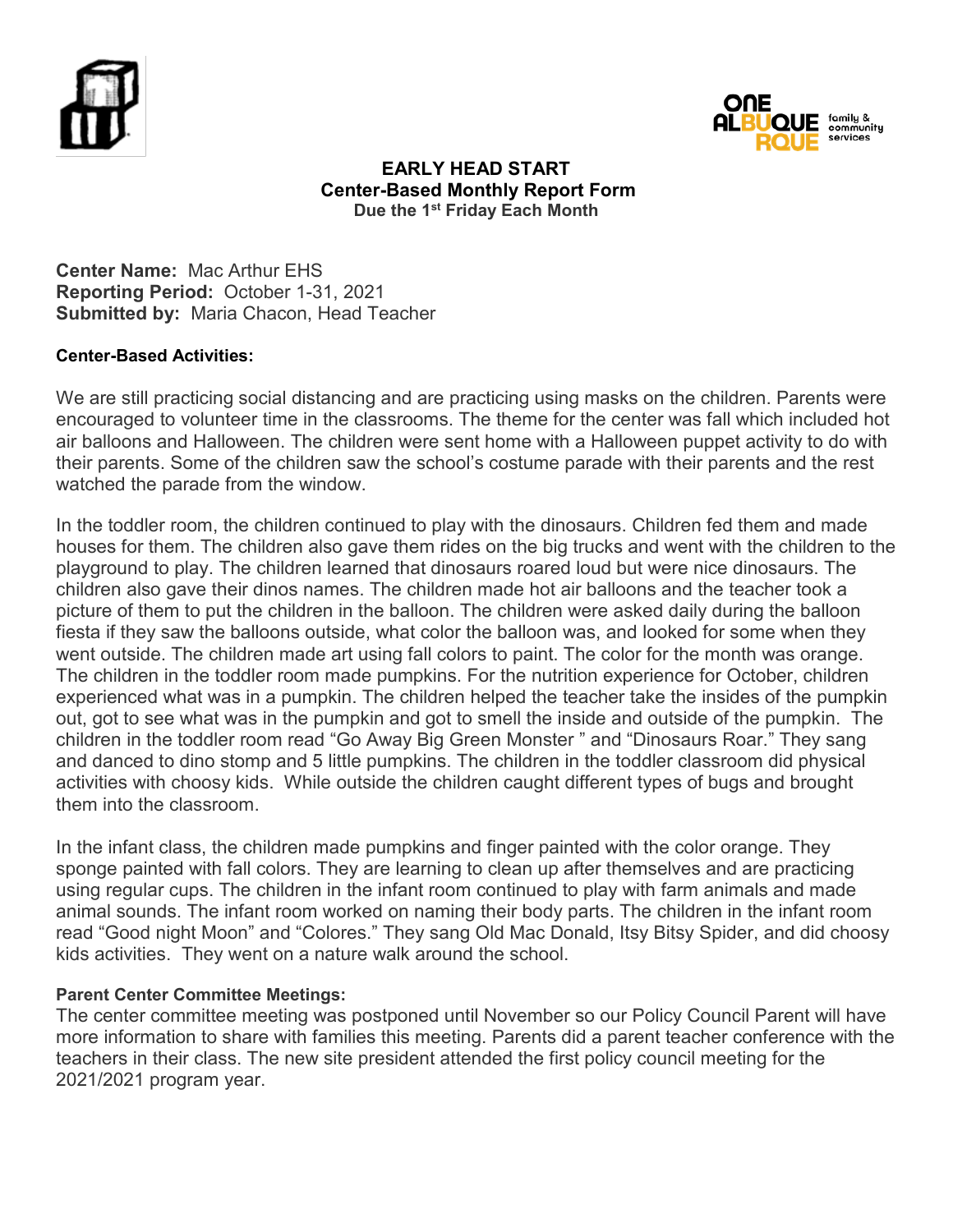# $11/1/2021$  Page 1 of 1 and  $11/1/2021$  Page 1 of 1

#### **2301 - Average Daily Attendance**

Program Term: EHS 2021-2022, Program Option: Standard Full Day, Attendance Date: 10/1/2021 - 10/31/2021

#### **City Of Albuquerque EHS**

|                          |                                |     | <b>Attendance Records</b>                                           |                |                   |                  |    | <b>Funded Enrollment</b> | <b>Actual Enrollment</b> |                                              |
|--------------------------|--------------------------------|-----|---------------------------------------------------------------------|----------------|-------------------|------------------|----|--------------------------|--------------------------|----------------------------------------------|
|                          |                                |     | Absent <sup>6</sup><br>Present <sup>9</sup><br>Neither <sup>'</sup> |                | Operating<br>Days | ADA <sup>1</sup> |    | Count  % Attendance      |                          | Count <sup>2</sup> % Attendance <sup>3</sup> |
| <b>Douglas MacArthur</b> |                                |     |                                                                     |                |                   |                  |    |                          |                          |                                              |
| Infant                   |                                | 38  | 15                                                                  | $\mathbf 0$    | 18                | 2.11             | 8  | 26.39%                   | 2.94                     | 71.70%                                       |
| <b>Toddler - EH</b>      |                                | 86  | 57                                                                  | 0              | 18                | 4.78             | 8  | 59.72%                   | 7.94                     | 60.14%                                       |
|                          | <b>Site Total</b>              | 124 | 72                                                                  | $\mathbf{0}$   | 18.00 (avg)       | 6.89             | 16 | 43.06%                   | 10.88                    | 63.27%                                       |
| La Mesa                  |                                |     |                                                                     |                |                   |                  |    |                          |                          |                                              |
| <b>Toddler - EH</b>      |                                | 109 | 23                                                                  | $\overline{0}$ | 17                | 6.41             | 8  | 80.15%                   | 7.76                     | 82.58%                                       |
|                          | <b>Site Total</b>              | 109 | 23                                                                  | 0              | 17.00 (avg)       | 6.41             | 8  | 80.15%                   | 7.76                     | 82.58%                                       |
| <b>Plaza Feliz</b>       |                                |     |                                                                     |                |                   |                  |    |                          |                          |                                              |
| <b>Toddler - EH</b>      |                                | 118 | 16                                                                  | $\mathbf 0$    | 18                | 6.56             | 8  | 81.94%                   | 7.44                     | 88.06%                                       |
| <b>Twos</b>              |                                | 116 | 27                                                                  | $\mathbf 0$    | 18                | 6.44             | 8  | 80.56%                   | 7.94                     | 81.12%                                       |
|                          | <b>Site Total</b>              | 234 | 43                                                                  | 0              | 18.00 (avg)       | 13.00            | 16 | 81.25%                   | 15.38                    | 84.48%                                       |
| <b>School On Wheels</b>  |                                |     |                                                                     |                |                   |                  |    |                          |                          |                                              |
| Infant                   |                                | 63  | 27                                                                  | $\mathbf 0$    | 18                | 3.50             | 8  | 43.75%                   | 5.00                     | 70.00%                                       |
| <b>Toddler</b>           |                                | 101 | 29                                                                  | 0              | 18                | 5.61             | 8  | 70.14%                   | 7.22                     | 77.69%                                       |
|                          | <b>Site Total</b>              | 164 | 56                                                                  | 0              | 18.00 (avg)       | 9.11             | 16 | 56.94%                   | 12.22                    | 74.55%                                       |
| <b>Western Trail</b>     |                                |     |                                                                     |                |                   |                  |    |                          |                          |                                              |
| Infant                   |                                | 61  | 6                                                                   | $\mathbf 0$    | 18                | 3.39             | 8  | 42.36%                   | 3.72                     | 91.04%                                       |
| <b>Toddler</b>           |                                | 111 | 33                                                                  | 0              | 18                | 6.17             | 8  | 77.08%                   | 8.00                     | 77.08%                                       |
|                          | <b>Site Total</b>              | 172 | 39                                                                  | $\mathbf 0$    | 18.00 (avg)       | 9.56             | 16 | 59.72%                   | 11.72                    | 81.52%                                       |
|                          | <b>City Of Albuquerque EHS</b> | 803 | 233                                                                 | 0              | 17.89 (avg)       | 44.97            | 72 | 62.34%                   | 57.96                    | 77.51%                                       |
|                          | <b>Report Totals</b>           | 803 | 233                                                                 | 0              | 17.89 (avg)       | 44.97            | 72 | 62.34%                   | 57.96                    | 77.51%                                       |

1. ADA for each clasroom is the sum of statuses selected to count as 'Present' on the setup screen divided by the Operating Days for that classroom.

2. Actual Enrollment Count for each classroom is the sum of the Present and Absent columns divided by the Operating Days

3. Percent Attendance is the Present count divided by the sum of Present and Absent Count

4. Site totals for ADA, Funded Enrollment Count, and Actual Enrollment count are the sum of that count for each of the site's classrooms.

5. Statuses counted as Present: Present(P), Present Offsite(PO), Tardy(T), Left Early(LE), Tardy and Left Early(TLE)

6. Statuses counted as Absent: Excused(E), Unexcused(U)

7. Statuses counted as Neither: Not Scheduled (N)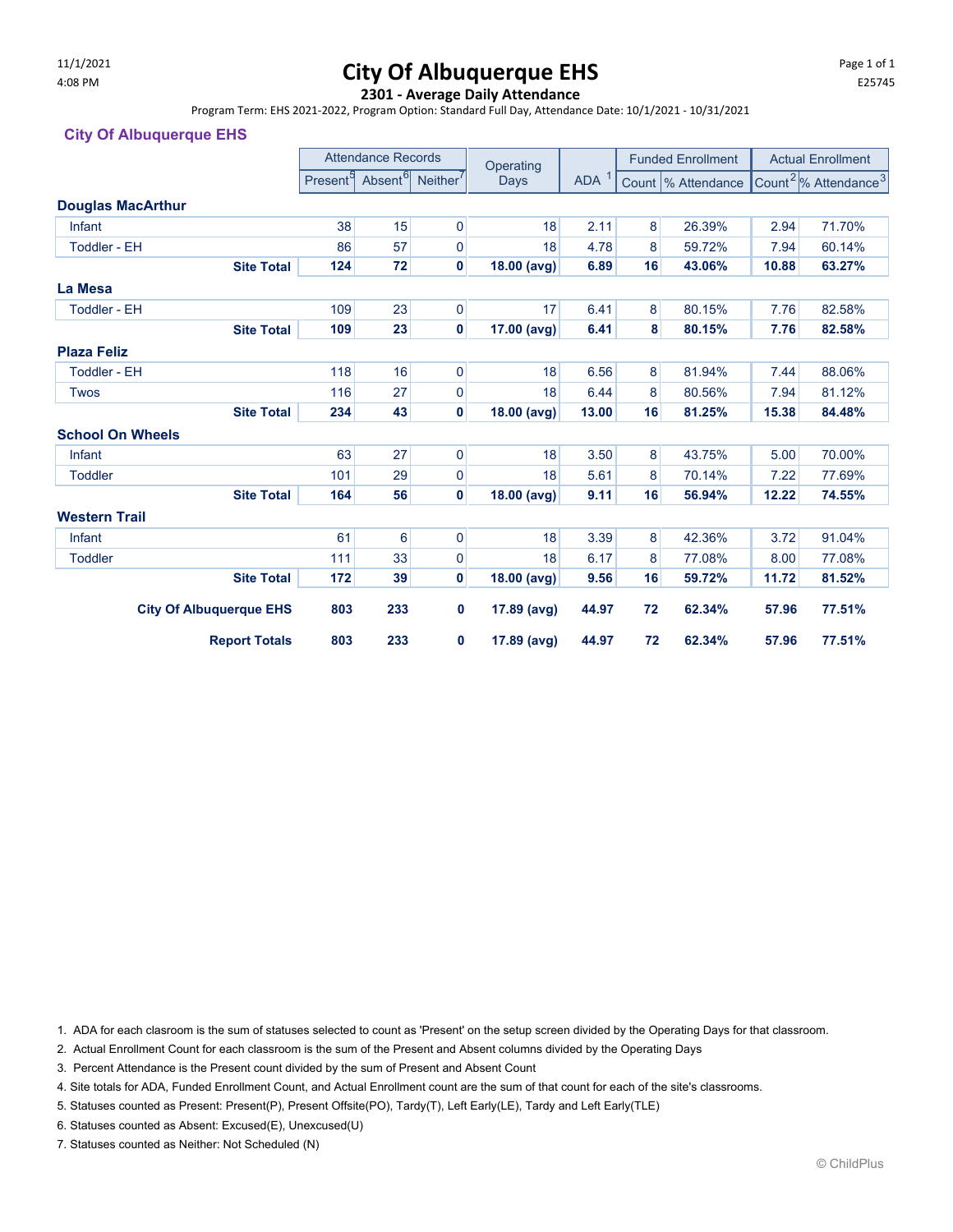9:12 am 11/2/2021

# **City Of Albuquerque EHS**

#### E25745 **2371 - CACFP Reimbursement Summary**

Program Term: EHS 2021-2022, Program Option: Standard Full Day

Attendance Date: 10/1/2021 - 10/31/2021

**City Of Albuquerque EHS**

|                                | Operating<br>Days | <b>CACFP</b><br>Free | <b>CACFP</b><br>Reduced | <b>CACFP</b><br>Paid | <b>Breakfast</b> | AM Snack    | Lunch | PM Snack | Supper      |
|--------------------------------|-------------------|----------------------|-------------------------|----------------------|------------------|-------------|-------|----------|-------------|
| EHS 2021-2022                  |                   |                      |                         |                      |                  |             |       |          |             |
| <b>Douglas MacArthur</b>       |                   |                      |                         |                      |                  |             |       |          |             |
| Infant                         | 18                | 3                    | 0                       | 0                    | 38               | 0           | 38    | 24       | 0           |
| Toddler                        | 18                | 8                    | $\pmb{0}$               | 0                    | 86               | 0           | 85    | 67       | 0           |
| Douglas MacArthur              | 36                | 11                   | $\pmb{0}$               | 0                    | 124              | 0           | 123   | 91       | $\mathbf 0$ |
| La Mesa                        |                   |                      |                         |                      |                  |             |       |          |             |
| Toddler                        | 17                | 9                    | $\mathbf 0$             | 0                    | 108              | $\mathbf 0$ | 104   | 94       | $\mathbf 0$ |
| La Mesa                        | 17                | 9                    | $\pmb{0}$               | 0                    | 108              | 0           | 104   | 94       | 0           |
| <b>Plaza Feliz</b>             |                   |                      |                         |                      |                  |             |       |          |             |
| Toddler                        | 18                | 8                    | 0                       | 0                    | 118              | 0           | 117   | 80       | $\mathbf 0$ |
| Twos                           | 18                | 9                    | $\pmb{0}$               | 0                    | 105              | 0           | 108   | 91       | 0           |
| <b>Plaza Feliz</b>             | 36                | 16                   | $\pmb{0}$               | 0                    | 223              | 0           | 225   | 171      | 0           |
| <b>School On Wheels</b>        |                   |                      |                         |                      |                  |             |       |          |             |
| Infant                         | 18                | 5                    | 0                       | 0                    | 29               | 0           | 29    | 19       | 0           |
| Toddler                        | 18                | 8                    | $\mathbf 0$             | 0                    | 99               | 0           | 99    | 88       | $\mathbf 0$ |
| <b>School On Wheels</b>        | 36                | 13                   | 0                       | 0                    | 128              | 0           | 128   | 107      | 0           |
| <b>Western Trail</b>           |                   |                      |                         |                      |                  |             |       |          |             |
| Infant                         | 18                | $\overline{4}$       | 0                       | 0                    | 30               | 0           | 30    | 21       | 0           |
| Toddler                        | 18                | 8                    | $\pmb{0}$               | 0                    | 106              | 0           | 110   | 79       | $\mathbf 0$ |
| <b>Western Trail</b>           | 36                | 12                   | $\pmb{0}$               | 0                    | 136              | 0           | 140   | 100      | $\pmb{0}$   |
| <b>City Of Albuquerque EHS</b> | 161               | 61                   | $\mathbf 0$             | 0                    | 719              | $\mathbf 0$ | 720   | 563      | $\mathbf 0$ |
| <b>Report Totals</b>           | 161               | 61                   | $\pmb{0}$               | 0                    | 719              | 0           | 720   | 563      | 0           |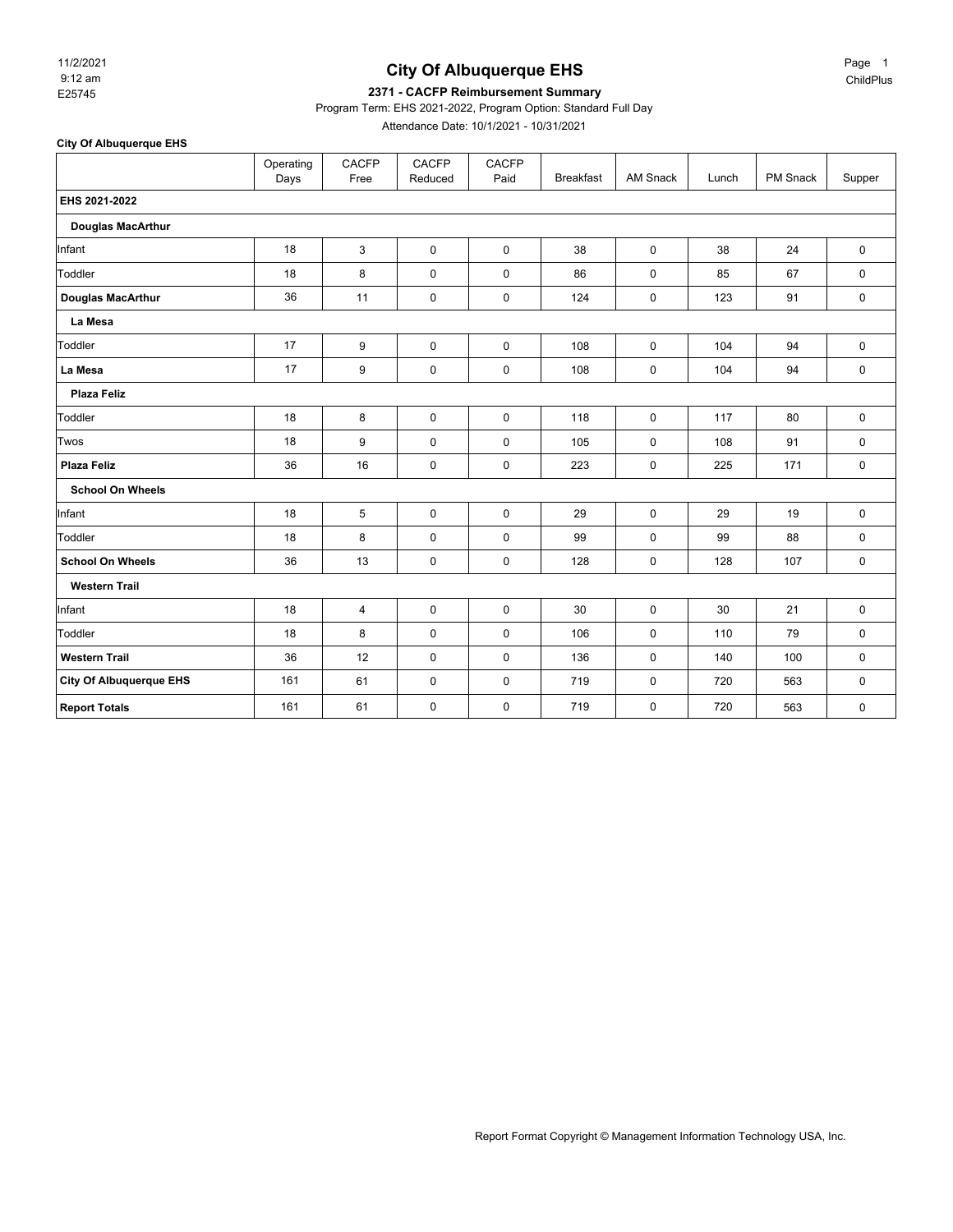#### **FAMILY AND COMMUNITY SERVICES DEPARTMENT EARLY HEADSTART PROGRAM - FY 2022 EXPENDITURE REPORT FEDERAL GRANT ( 3164020 ) October 31, 2021**

| <b>ACCOUNT</b>                 |                           |             |               |                  |           |                           |                          |                |                       |        |                  |                |        |            | <b>YTD</b>      | <b>REMAINING</b>                 | %               |
|--------------------------------|---------------------------|-------------|---------------|------------------|-----------|---------------------------|--------------------------|----------------|-----------------------|--------|------------------|----------------|--------|------------|-----------------|----------------------------------|-----------------|
| <b>DESCRIPTION</b>             | <b>Budget</b>             | <b>JULY</b> | <b>AUGUST</b> | <b>SEPTEMBER</b> |           | OCTOBER NOVEMBER DECEMBER |                          | <b>JANUARY</b> | <b>FEBRUARY MARCH</b> |        | <b>APRIL MAY</b> |                |        | JUNE FINAL | <b>EXPENSES</b> | <b>BALANCE</b>                   | <b>EXPENDED</b> |
| Salaries and Wages             | 1,268,153.00              | 78,196.08   | 75,869.05     | 69,854.98        | 53,336.48 |                           |                          |                |                       |        |                  |                |        |            | 277,256.59      | 990.896.41                       | 21.86%          |
| <b>Fringe Benefits</b>         | 600,954.00                | 33,797.05   | 30,487.30     | 30,649.82        | 23,509.62 |                           |                          |                |                       |        |                  |                |        |            | 118,443.79      | 482,510.21                       | 19.71%          |
| <b>Total Personnel Costs</b>   | 1.869.107.00              | 111.993.13  | 106.356.35    | 100.504.80       | 76.846.10 | $\sim$                    | $\sim$                   | $\sim$         | $\sim$                | $\sim$ | $\sim$           | $\sim$         |        |            | 395,700.38      | 1,473,406.62                     | 21.17%          |
|                                |                           |             |               |                  |           |                           |                          |                |                       |        |                  |                |        |            |                 |                                  |                 |
| <b>Supplies</b>                |                           |             |               |                  |           |                           |                          |                |                       |        |                  |                |        |            |                 |                                  |                 |
| 522000-Supplies                | 27,500.00                 | 363.18      |               |                  |           |                           |                          |                |                       |        |                  |                |        |            | 363.18          | 27,136.82                        | 1.32%           |
| 522032-Supplies-Food           | 10,000.00                 |             | 508.43        |                  |           |                           |                          |                |                       |        |                  |                |        |            | 508.43          | 9,491.57                         | 5.08%           |
| 522048-Supplies-Office         | 17,000.00                 |             | 812.90        | 994.93           |           |                           |                          |                |                       |        |                  |                |        |            | 1,807.83        | 15,192.17                        | 10.63%          |
| 522054-Supplies-Other          | 10,000.00                 | 533.72      |               |                  | 268.56    |                           |                          |                |                       |        |                  |                |        |            | 9,864.76        | 135.24                           | 98.65%          |
| 522510-Travel - Local/In State |                           |             | 63.80         | 43.68            |           |                           |                          |                |                       |        |                  |                |        |            |                 |                                  | 0.00%           |
| 523410-License Renewals        |                           |             | 800.00        |                  | 8,155.00  |                           |                          |                |                       |        |                  |                |        |            |                 |                                  | 0.00%           |
| <b>Total Supplies</b>          | 64.500.00                 | 896.90      | 2,185.13      | 1.038.61         | 8.423.56  | $\sim$                    | $\overline{\phantom{a}}$ | $\sim$         | $\sim$                | $\sim$ | $\sim$           | $\sim$         | $\sim$ | $\sim$     | 12,544.20       | 51.955.80                        | 19.45%          |
|                                |                           |             |               |                  |           |                           |                          |                |                       |        |                  |                |        |            |                 |                                  |                 |
| Other                          |                           |             |               |                  |           |                           |                          |                |                       |        |                  |                |        |            |                 |                                  |                 |
| 521500-Utilities               | 3,500.00                  |             |               |                  |           |                           |                          |                |                       |        |                  |                |        |            | $\blacksquare$  | 3,500.00                         | $0.00\%$        |
| 523800-Repairs & Mainten       | 8,476.00                  | 370.58      | 371.21        | 413.65           |           |                           |                          |                |                       |        |                  |                |        |            | 1,155.44        | 7,320.56                         | 13.63%          |
| 521000-Other service           | 15,500.00                 |             |               |                  |           |                           |                          |                |                       |        |                  |                |        |            | ٠               | 15,500.00                        | 0.00%           |
| 523000-Training                |                           |             | 125.00        |                  |           |                           |                          |                |                       |        |                  |                |        |            | 125.00          | (125.00)                         | 0.00%           |
| <b>Total Others</b>            | 27.476.00                 | 370.58      | 496.21        | 413.65           | $\sim$    |                           | $\sim$                   | $\blacksquare$ | $\sim$                | $\sim$ | $\blacksquare$   | $\blacksquare$ |        | $\sim$     | 1.280.44        | 26.195.56                        | 4.66%           |
|                                |                           |             |               |                  |           |                           |                          |                |                       |        |                  |                |        |            |                 |                                  |                 |
| Contractual                    |                           |             |               |                  |           |                           |                          |                |                       |        |                  |                |        |            |                 |                                  |                 |
| 527500-Contractual (Traini     | 28,000.00                 |             | 3,730.59      |                  | 1,075.20  |                           |                          |                |                       |        |                  |                |        |            | 4,805.79        | 23,194.21                        | 17.16%          |
| 520500-Contractual (Profe:     | 3,000.00                  |             |               |                  |           |                           |                          |                |                       |        |                  |                |        |            |                 | 3.000.00                         | 0.00%           |
| <b>Total Contractual</b>       | 31,000.00                 |             | 3,730.59      | <b>Section</b>   | 1.075.20  |                           |                          |                | $\sim$                |        |                  |                |        |            | 4,805.79        | 26.194.21                        | 15.50%          |
|                                |                           |             |               |                  |           |                           |                          |                |                       |        |                  |                |        |            |                 |                                  |                 |
| <b>GRAND TOTAL</b>             | 1,992,083.00   113,260.61 |             | 112,768.28    | 101,957.06       | 86,344.86 |                           |                          |                |                       |        |                  |                |        |            | 414,330.81      | 1,577,752.19                     | 20.80%          |
|                                |                           |             |               |                  |           |                           |                          |                |                       |        |                  |                |        |            |                 |                                  |                 |
|                                | 2,012,979.00              |             |               |                  |           |                           |                          |                |                       |        |                  |                |        |            |                 | Current %                        | 20.80%          |
|                                | 20,896.00                 |             |               |                  |           |                           |                          |                |                       |        |                  |                |        |            |                 | <b>Should Be</b>                 | 33%             |
|                                |                           |             |               |                  |           |                           |                          |                |                       |        |                  |                |        |            |                 | <b>Under spent</b>               | 13%             |
|                                |                           |             |               |                  |           |                           |                          |                |                       |        |                  |                |        |            |                 | Possible reversion \$ 249,696.86 |                 |